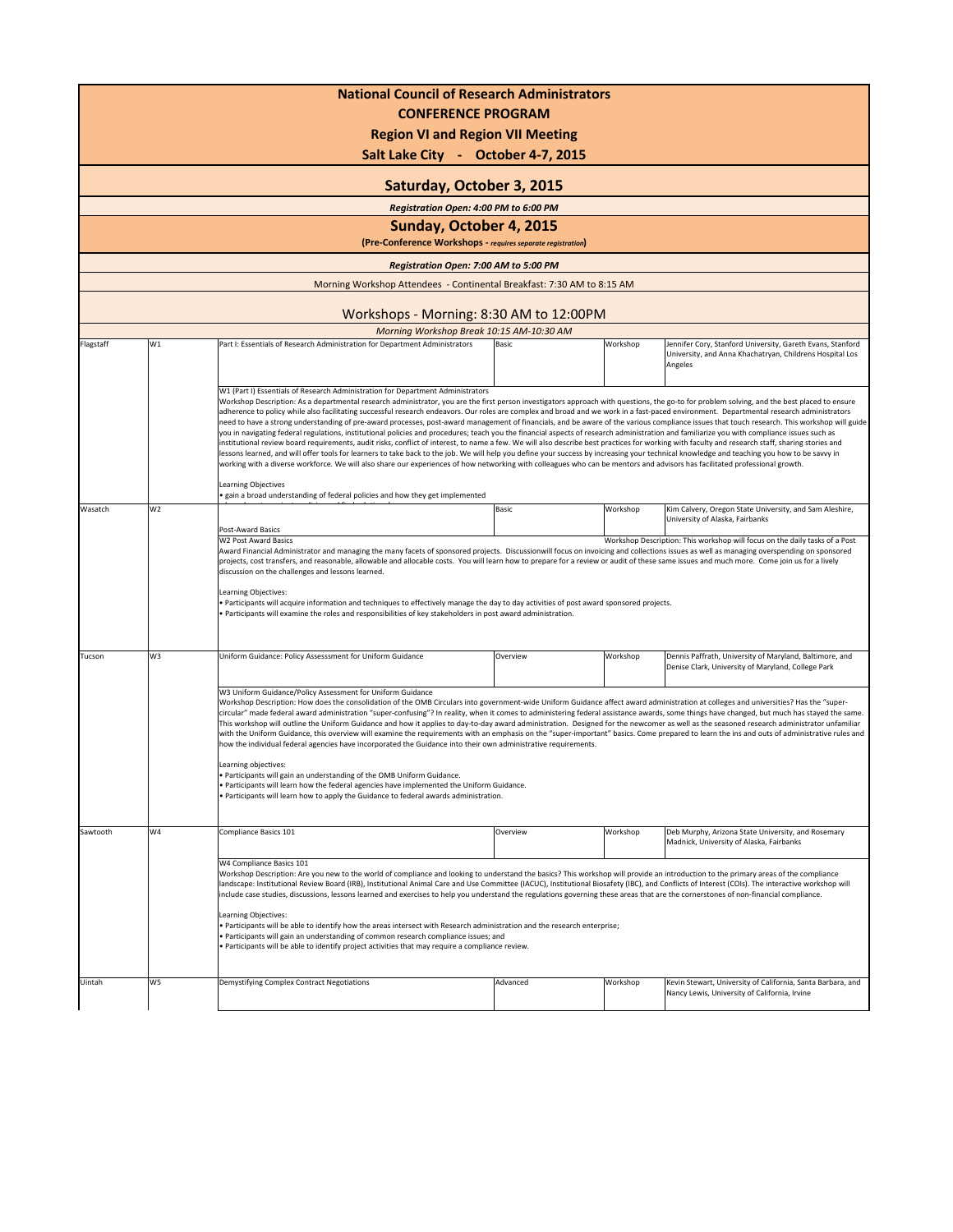|            |                                                                                                                                                                                                                                                                                                                                                                                                                                                                                                                                                                                                                                                                                                                                                                                                                                                                                                                                                                                              | W5 Demystifying Complex Contract Negotiations & FAR Clauses<br>Workshop Description: The legal terms of a contract for sponsored research can be exceedingly complex and contain a multitude of competing concerns that need to be addressed during a<br>contract review. With so many moving parts in a contract, it can be very challenging to comprehensively assess and address all of the legal, financial, programmatic, and administrative<br>obligations to satisfy both parties - a challenge that is faced by all universities with all sponsor types. This workshop will help attendees hone their skills at breaking down a contract into its<br>primary components and addressing the issues that need to be resolved. The topics of intellectual property, publication, termination, regulatory compliance, remuneration and more will be<br>discussed, where the perspectives and considerations of the different sponsor types (US Federal, non-profit, and private sector) will be explored. Specific examples of clauses based on topic and<br>sponsor type will be reviewed and discussed.<br>Learning Objectives:<br>. Participants will learn about the contract mechanisms used for research funded by different types of entities<br>Participants will gain perspective in understanding the unique challenges in review and negotiation of contract terms based on types of sponsoring entity (Federal, non-profit, industry)<br>· Participants will learn strategies and best practices for drafting, redrafting, and negotiating contract clauses to meet the needs of the parties                                                                                                                      |              |          |                                                                                                            |  |  |  |
|------------|----------------------------------------------------------------------------------------------------------------------------------------------------------------------------------------------------------------------------------------------------------------------------------------------------------------------------------------------------------------------------------------------------------------------------------------------------------------------------------------------------------------------------------------------------------------------------------------------------------------------------------------------------------------------------------------------------------------------------------------------------------------------------------------------------------------------------------------------------------------------------------------------------------------------------------------------------------------------------------------------|-----------------------------------------------------------------------------------------------------------------------------------------------------------------------------------------------------------------------------------------------------------------------------------------------------------------------------------------------------------------------------------------------------------------------------------------------------------------------------------------------------------------------------------------------------------------------------------------------------------------------------------------------------------------------------------------------------------------------------------------------------------------------------------------------------------------------------------------------------------------------------------------------------------------------------------------------------------------------------------------------------------------------------------------------------------------------------------------------------------------------------------------------------------------------------------------------------------------------------------------------------------------------------------------------------------------------------------------------------------------------------------------------------------------------------------------------------------------------------------------------------------------------------------------------------------------------------------------------------------------------------------------------------------------------------------------------------------------------------------|--------------|----------|------------------------------------------------------------------------------------------------------------|--|--|--|
| Sun Valley | W6                                                                                                                                                                                                                                                                                                                                                                                                                                                                                                                                                                                                                                                                                                                                                                                                                                                                                                                                                                                           | NCURA 101: Roadmap to Professional Development and Leadership (No Fee)                                                                                                                                                                                                                                                                                                                                                                                                                                                                                                                                                                                                                                                                                                                                                                                                                                                                                                                                                                                                                                                                                                                                                                                                                                                                                                                                                                                                                                                                                                                                                                                                                                                            | Overview     | Workshop | Mark Schiffman, NCURA, and Derick Jones, Los Angeles                                                       |  |  |  |
|            |                                                                                                                                                                                                                                                                                                                                                                                                                                                                                                                                                                                                                                                                                                                                                                                                                                                                                                                                                                                              |                                                                                                                                                                                                                                                                                                                                                                                                                                                                                                                                                                                                                                                                                                                                                                                                                                                                                                                                                                                                                                                                                                                                                                                                                                                                                                                                                                                                                                                                                                                                                                                                                                                                                                                                   |              |          | Biomedical Research Institute at Harbor - UCLA Medical<br>Center                                           |  |  |  |
|            |                                                                                                                                                                                                                                                                                                                                                                                                                                                                                                                                                                                                                                                                                                                                                                                                                                                                                                                                                                                              | W6 NCURA 101: Roadmap to Professional Development and Leadership (No Fee)<br>Workshop Description: Looking to elevate your career? This free workshop is geared toward new and returning members of NCURA. The workshop will provide an overview of the organization<br>as well as an introduction to the resources and tools available to members. We will also discuss opportunities for volunteerism and leadership development and their positive impact on career<br>development and advancement. Join us for this overview of the programs, resources, services and opportunities your professional society provides that can help you reach the next level.<br>Learning objectives: Explore the resources, tools and benefits of NCURA membership.                                                                                                                                                                                                                                                                                                                                                                                                                                                                                                                                                                                                                                                                                                                                                                                                                                                                                                                                                                         |              |          |                                                                                                            |  |  |  |
|            |                                                                                                                                                                                                                                                                                                                                                                                                                                                                                                                                                                                                                                                                                                                                                                                                                                                                                                                                                                                              | Afternoon Workshop Attendees - Lunch Break: 12:00PM to 1:30PM                                                                                                                                                                                                                                                                                                                                                                                                                                                                                                                                                                                                                                                                                                                                                                                                                                                                                                                                                                                                                                                                                                                                                                                                                                                                                                                                                                                                                                                                                                                                                                                                                                                                     |              |          |                                                                                                            |  |  |  |
|            |                                                                                                                                                                                                                                                                                                                                                                                                                                                                                                                                                                                                                                                                                                                                                                                                                                                                                                                                                                                              | Workshops - Afternoon: 1:30 PM to 5:00 PM                                                                                                                                                                                                                                                                                                                                                                                                                                                                                                                                                                                                                                                                                                                                                                                                                                                                                                                                                                                                                                                                                                                                                                                                                                                                                                                                                                                                                                                                                                                                                                                                                                                                                         |              |          |                                                                                                            |  |  |  |
|            |                                                                                                                                                                                                                                                                                                                                                                                                                                                                                                                                                                                                                                                                                                                                                                                                                                                                                                                                                                                              | Afternoon Workshop Break 3:00 PM - 3:30 PM                                                                                                                                                                                                                                                                                                                                                                                                                                                                                                                                                                                                                                                                                                                                                                                                                                                                                                                                                                                                                                                                                                                                                                                                                                                                                                                                                                                                                                                                                                                                                                                                                                                                                        |              |          |                                                                                                            |  |  |  |
| Flagstaff  | W1                                                                                                                                                                                                                                                                                                                                                                                                                                                                                                                                                                                                                                                                                                                                                                                                                                                                                                                                                                                           | Part II: Essentials of Research Administration for Department Administrators                                                                                                                                                                                                                                                                                                                                                                                                                                                                                                                                                                                                                                                                                                                                                                                                                                                                                                                                                                                                                                                                                                                                                                                                                                                                                                                                                                                                                                                                                                                                                                                                                                                      | Intermediate | Workshop | Jennifer Cory, Stanford University                                                                         |  |  |  |
| Sun Valley | W7                                                                                                                                                                                                                                                                                                                                                                                                                                                                                                                                                                                                                                                                                                                                                                                                                                                                                                                                                                                           | W1 (PART II) Essentials of Research Administration for Department Administrators<br>Workshop Description: As a departmental research administrator, you are the first person investigators approach with questions, the go-to for problem solving, and the best placed to ensure<br>adherence to policy while also facilitating successful research endeavors. Our roles are complex and broad and we work in a fast-paced environment. Departmental research administrators<br>need to have a strong understanding of pre-award processes, post-award management of financials, and be aware of the various compliance issues that touch research. This workshop will guide<br>you in navigating federal regulations, institutional policies and procedures; teach you the financial aspects of research administration and familiarize you with compliance issues such as<br>institutional review board requirements, audit risks, conflict of interest, to name a few. We will also describe best practices for working with faculty and research staff, sharing stories and<br>lessons learned, and will offer tools for learners to take back to the job. We will help you define your success by increasing your technical knowledge and teaching you how to be savvy in<br>working with a diverse workforce. We will also share our experiences of how networking with colleagues who can be mentors and advisors has facilitated professional growth.<br>Learning Objectives<br>gain a broad understanding of federal policies and how they get implemented<br>· learn how to navigate policies and find solutions/answers<br>. learn best practices for working with researchers and with colleagues<br>Pre-Award Basics | Basic        | Workshop | Dennis Paffrath, University of Maryland, Baltimore, and                                                    |  |  |  |
|            |                                                                                                                                                                                                                                                                                                                                                                                                                                                                                                                                                                                                                                                                                                                                                                                                                                                                                                                                                                                              |                                                                                                                                                                                                                                                                                                                                                                                                                                                                                                                                                                                                                                                                                                                                                                                                                                                                                                                                                                                                                                                                                                                                                                                                                                                                                                                                                                                                                                                                                                                                                                                                                                                                                                                                   |              |          | Denise Clark, University of Maryland, College Park                                                         |  |  |  |
|            |                                                                                                                                                                                                                                                                                                                                                                                                                                                                                                                                                                                                                                                                                                                                                                                                                                                                                                                                                                                              | W7 Pre-Award Basics<br>Workshop Description: As research administrators, we play a key supportive role in assisting principal investigators to navigate their research projects through the various phases in the<br>sponsored projects lifecycle. The pre-award phase of the lifecycle encompasses the development, institutional review and submission of proposals to external sponsors, as well as the<br>negotiation and acceptance of sponsored research awards. Throughout the pre-award phase, research administrators are consistently challenged with ever changing rules and regulations<br>related to a countless number of topics, including proposal submission, conflict of interest, use of animals in research, and export controls, just to name a few. In this workshop, we will<br>investigate the general regulations governing sponsored research and how to apply them in the context of case studies. We will also explore many of the key pre-award processes, as well as<br>examine key compliance areas that affect sponsored research during the pre-award phase of the sponsored projects lifecycle.<br>Learning Objectives: Articulate the various stages and activities associated with the pre-award phase of the sponsored projects lifecycle.<br>. Communicate, interpret and apply the general regulations<br>. Applicable to sponsored research in the context of the pre-award phase.<br>· Identify the various elements of a proposal and describe their purpose and importance.<br>· Discuss the key compliance areas that impact the pre-award phase.                                                                                                                                     |              |          |                                                                                                            |  |  |  |
| Sawtooth   | W9                                                                                                                                                                                                                                                                                                                                                                                                                                                                                                                                                                                                                                                                                                                                                                                                                                                                                                                                                                                           | Subawards and Subrecipient Monitoring                                                                                                                                                                                                                                                                                                                                                                                                                                                                                                                                                                                                                                                                                                                                                                                                                                                                                                                                                                                                                                                                                                                                                                                                                                                                                                                                                                                                                                                                                                                                                                                                                                                                                             | Intermediate | Workshop | Mich Pane, Stanford University, Laura Register, Stanford<br>University, and Lisa Jordan, SRI International |  |  |  |
|            | W9 Sub-awards and Sub-recipient Monitoring<br>Workshop Description: This workshop will explore the full cycle of subawards and subrecipient monitoring, a complex, shared responsibility that begins at the time of proposal development and<br>extends throughout the life of the subaward. The workshop will focus on sharing tips, strategies and practical guidance, and is designed to introduce the topic to newcomers, as well as provide<br>comprehensive tools to more experienced research administrators. Through discussions, case studies and exercises, participants will work through implementation strategies, approaches and<br>solutions in areas of pre-award risk analysis, as well as post-award monitoring.<br>Learning objectives:<br>· Recognizing subaward characteristics<br>· Understand subrecipient monitoring responsibilities<br>· Strategies for addressing day-to-day monitoring issues<br>• Strategies for addressing central monitoring responsibilities |                                                                                                                                                                                                                                                                                                                                                                                                                                                                                                                                                                                                                                                                                                                                                                                                                                                                                                                                                                                                                                                                                                                                                                                                                                                                                                                                                                                                                                                                                                                                                                                                                                                                                                                                   |              |          |                                                                                                            |  |  |  |
| Uintah     | W10                                                                                                                                                                                                                                                                                                                                                                                                                                                                                                                                                                                                                                                                                                                                                                                                                                                                                                                                                                                          | Management: Organizational Change, Leadership, and Staff Motivation                                                                                                                                                                                                                                                                                                                                                                                                                                                                                                                                                                                                                                                                                                                                                                                                                                                                                                                                                                                                                                                                                                                                                                                                                                                                                                                                                                                                                                                                                                                                                                                                                                                               | Intermediate | Workshop | Tony Onofrietti, University of Utah, and Danny Trujillo,<br>University of Utah                             |  |  |  |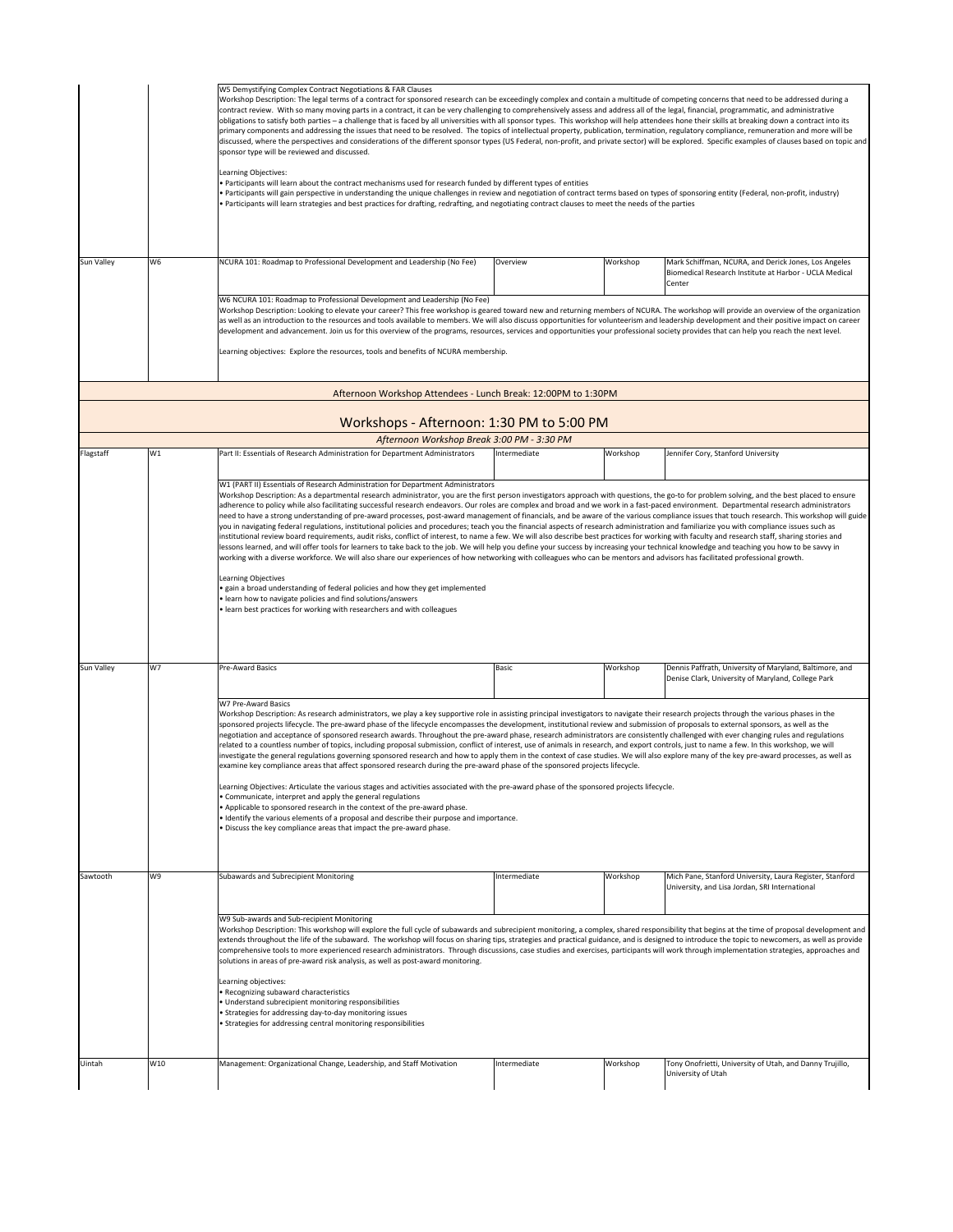|                                                                                                                                                                                                                                                                                                                                                                                                                                                                                                                                                                                                                                                                                                                                                                                                                                                                                                                                                 |                                                                                                                                                                                                                                                                                                                                                                                                                                                                                                                                                                                                                                                                                                                                                                                                         | W10 Management: Organizational Change, Leadership, and Staff Motivation<br>through team building and empowerment.<br>Learning objectives:<br>. Learn specific leadership strategies for developing effective teams and fostering staff motivation to more efficiently achieve organizational goals.                                                                                                                                                                                                                                                                                                                                                                                                                                                                                                                                                                                                                                                                                                                                                                                                                                                                                                                  | Workshop Description: There are many elements that comprise a successful organization: leadership, commitment, motivation, and a culture that encourages professional and personal<br>development. Effective leaders recognize that creating an environment which supports change, learning and growth empowers staff to perform effectively and to maximize their contributions<br>to the organization. Teams are a collection of individuals, and motivating individuals to embrace a personal sense of ownership and pride in the team promotes camaraderie, fellowship and<br>esprit-de-corps. Come join this energetic and interactive presentation to learn and discuss some proven techniques for enhancing the work environment and maximizing staff performance<br>. Understand effective training programs that leaders can implement to foster organizational change, build stronger teams, and empower staff to excel in the workplace. |              |                                                                                                                                                   |  |  |  |
|-------------------------------------------------------------------------------------------------------------------------------------------------------------------------------------------------------------------------------------------------------------------------------------------------------------------------------------------------------------------------------------------------------------------------------------------------------------------------------------------------------------------------------------------------------------------------------------------------------------------------------------------------------------------------------------------------------------------------------------------------------------------------------------------------------------------------------------------------------------------------------------------------------------------------------------------------|---------------------------------------------------------------------------------------------------------------------------------------------------------------------------------------------------------------------------------------------------------------------------------------------------------------------------------------------------------------------------------------------------------------------------------------------------------------------------------------------------------------------------------------------------------------------------------------------------------------------------------------------------------------------------------------------------------------------------------------------------------------------------------------------------------|----------------------------------------------------------------------------------------------------------------------------------------------------------------------------------------------------------------------------------------------------------------------------------------------------------------------------------------------------------------------------------------------------------------------------------------------------------------------------------------------------------------------------------------------------------------------------------------------------------------------------------------------------------------------------------------------------------------------------------------------------------------------------------------------------------------------------------------------------------------------------------------------------------------------------------------------------------------------------------------------------------------------------------------------------------------------------------------------------------------------------------------------------------------------------------------------------------------------|-----------------------------------------------------------------------------------------------------------------------------------------------------------------------------------------------------------------------------------------------------------------------------------------------------------------------------------------------------------------------------------------------------------------------------------------------------------------------------------------------------------------------------------------------------------------------------------------------------------------------------------------------------------------------------------------------------------------------------------------------------------------------------------------------------------------------------------------------------------------------------------------------------------------------------------------------------|--------------|---------------------------------------------------------------------------------------------------------------------------------------------------|--|--|--|
| Wasatch                                                                                                                                                                                                                                                                                                                                                                                                                                                                                                                                                                                                                                                                                                                                                                                                                                                                                                                                         | W11                                                                                                                                                                                                                                                                                                                                                                                                                                                                                                                                                                                                                                                                                                                                                                                                     | Data Integrity: Responsible Conduct of Research and Research Integrity                                                                                                                                                                                                                                                                                                                                                                                                                                                                                                                                                                                                                                                                                                                                                                                                                                                                                                                                                                                                                                                                                                                                               | Overview                                                                                                                                                                                                                                                                                                                                                                                                                                                                                                                                                                                                                                                                                                                                                                                                                                                                                                                                            | Workshop     | Joann Waite, Gonzaga, William Michener, University of New<br>Mexico, and Scott Moore, National Science Foundation,<br>Office of Inspector General |  |  |  |
|                                                                                                                                                                                                                                                                                                                                                                                                                                                                                                                                                                                                                                                                                                                                                                                                                                                                                                                                                 |                                                                                                                                                                                                                                                                                                                                                                                                                                                                                                                                                                                                                                                                                                                                                                                                         | W11 Data Integrity: Responsible Conduct of Research and Research Integrity<br>Workshop Description: As Research Administrators we lead our institutions in proposal development, submissions, reporting, and often compliance. This workshop will walk through research<br>misconduct regulations and how misconduct impacts proposals and publications for our PIs, institutions, and the work we do. Experts from the National Science Foundation will answer<br>questions and give examples to prepare us in responding to misconduct, if you suspect misconduct, and what is expected with the Uniform Guidance, Data Management Plans, and Responsible<br>Conduct of Research trainings.<br>Learning objectives:<br>· Identify at-risk populations and situations<br>· Identify vulnerable populations within your institution<br>· Design strategies to mitigate your areas of highest risk<br>Review your institutional policies for compliance and streamlined processes<br>• Anticipate situations that could be costly to your PIs and your institution<br>. Be able to explain how data and data management are of significant importance to you and your PIs for publications, proposals, and promotions |                                                                                                                                                                                                                                                                                                                                                                                                                                                                                                                                                                                                                                                                                                                                                                                                                                                                                                                                                     |              |                                                                                                                                                   |  |  |  |
|                                                                                                                                                                                                                                                                                                                                                                                                                                                                                                                                                                                                                                                                                                                                                                                                                                                                                                                                                 |                                                                                                                                                                                                                                                                                                                                                                                                                                                                                                                                                                                                                                                                                                                                                                                                         | <b>Evening Welcome Reception: 6:00 PM -8:00 PM - East Terrace</b>                                                                                                                                                                                                                                                                                                                                                                                                                                                                                                                                                                                                                                                                                                                                                                                                                                                                                                                                                                                                                                                                                                                                                    |                                                                                                                                                                                                                                                                                                                                                                                                                                                                                                                                                                                                                                                                                                                                                                                                                                                                                                                                                     |              |                                                                                                                                                   |  |  |  |
|                                                                                                                                                                                                                                                                                                                                                                                                                                                                                                                                                                                                                                                                                                                                                                                                                                                                                                                                                 |                                                                                                                                                                                                                                                                                                                                                                                                                                                                                                                                                                                                                                                                                                                                                                                                         | Monday, October 5, 2015                                                                                                                                                                                                                                                                                                                                                                                                                                                                                                                                                                                                                                                                                                                                                                                                                                                                                                                                                                                                                                                                                                                                                                                              |                                                                                                                                                                                                                                                                                                                                                                                                                                                                                                                                                                                                                                                                                                                                                                                                                                                                                                                                                     |              |                                                                                                                                                   |  |  |  |
|                                                                                                                                                                                                                                                                                                                                                                                                                                                                                                                                                                                                                                                                                                                                                                                                                                                                                                                                                 |                                                                                                                                                                                                                                                                                                                                                                                                                                                                                                                                                                                                                                                                                                                                                                                                         | Registration Open: 7:00 AM to 5:00 PM                                                                                                                                                                                                                                                                                                                                                                                                                                                                                                                                                                                                                                                                                                                                                                                                                                                                                                                                                                                                                                                                                                                                                                                |                                                                                                                                                                                                                                                                                                                                                                                                                                                                                                                                                                                                                                                                                                                                                                                                                                                                                                                                                     |              |                                                                                                                                                   |  |  |  |
|                                                                                                                                                                                                                                                                                                                                                                                                                                                                                                                                                                                                                                                                                                                                                                                                                                                                                                                                                 |                                                                                                                                                                                                                                                                                                                                                                                                                                                                                                                                                                                                                                                                                                                                                                                                         | Continental Breakfast: 7:00 AM to 8:15 AM                                                                                                                                                                                                                                                                                                                                                                                                                                                                                                                                                                                                                                                                                                                                                                                                                                                                                                                                                                                                                                                                                                                                                                            |                                                                                                                                                                                                                                                                                                                                                                                                                                                                                                                                                                                                                                                                                                                                                                                                                                                                                                                                                     |              |                                                                                                                                                   |  |  |  |
|                                                                                                                                                                                                                                                                                                                                                                                                                                                                                                                                                                                                                                                                                                                                                                                                                                                                                                                                                 |                                                                                                                                                                                                                                                                                                                                                                                                                                                                                                                                                                                                                                                                                                                                                                                                         | (New Members Breakfast: 7:00 AM to 8:15 AM - Arizona)                                                                                                                                                                                                                                                                                                                                                                                                                                                                                                                                                                                                                                                                                                                                                                                                                                                                                                                                                                                                                                                                                                                                                                |                                                                                                                                                                                                                                                                                                                                                                                                                                                                                                                                                                                                                                                                                                                                                                                                                                                                                                                                                     |              |                                                                                                                                                   |  |  |  |
| Ballroom A&B                                                                                                                                                                                                                                                                                                                                                                                                                                                                                                                                                                                                                                                                                                                                                                                                                                                                                                                                    | Keynote                                                                                                                                                                                                                                                                                                                                                                                                                                                                                                                                                                                                                                                                                                                                                                                                 | Conference Welcome and Keynote Address: 8:30 AM to 10:30 AM<br>Bridging Generations, Sponsored by Stanford University                                                                                                                                                                                                                                                                                                                                                                                                                                                                                                                                                                                                                                                                                                                                                                                                                                                                                                                                                                                                                                                                                                |                                                                                                                                                                                                                                                                                                                                                                                                                                                                                                                                                                                                                                                                                                                                                                                                                                                                                                                                                     | Keynote      | Phil Gwoke, Bridgeworks                                                                                                                           |  |  |  |
|                                                                                                                                                                                                                                                                                                                                                                                                                                                                                                                                                                                                                                                                                                                                                                                                                                                                                                                                                 | The Keynote Speaker, Phil Gwoke, a Generations Expert, will share the unique set of attitudes, values and work styles of four distinct generations in the work place.<br>It used to be that older workers were bosses and younger workers took orders. Now, roles are all over the map and rules are being re-written. Organizations are feeling the pain of the<br>generations as they struggle to manage productivity, morale, while maintaining high standards of quality of services. Phil Gwoke will provide the tools to convert this form of diversity from a<br>challenge to an opportunity.                                                                                                                                                                                                    |                                                                                                                                                                                                                                                                                                                                                                                                                                                                                                                                                                                                                                                                                                                                                                                                                                                                                                                                                                                                                                                                                                                                                                                                                      |                                                                                                                                                                                                                                                                                                                                                                                                                                                                                                                                                                                                                                                                                                                                                                                                                                                                                                                                                     |              |                                                                                                                                                   |  |  |  |
|                                                                                                                                                                                                                                                                                                                                                                                                                                                                                                                                                                                                                                                                                                                                                                                                                                                                                                                                                 |                                                                                                                                                                                                                                                                                                                                                                                                                                                                                                                                                                                                                                                                                                                                                                                                         | Morning Networking and Refreshment Break: 10:30AM to 10:45 AM -Foyer A & B                                                                                                                                                                                                                                                                                                                                                                                                                                                                                                                                                                                                                                                                                                                                                                                                                                                                                                                                                                                                                                                                                                                                           |                                                                                                                                                                                                                                                                                                                                                                                                                                                                                                                                                                                                                                                                                                                                                                                                                                                                                                                                                     |              |                                                                                                                                                   |  |  |  |
| Wasatch                                                                                                                                                                                                                                                                                                                                                                                                                                                                                                                                                                                                                                                                                                                                                                                                                                                                                                                                         | Professional                                                                                                                                                                                                                                                                                                                                                                                                                                                                                                                                                                                                                                                                                                                                                                                            | Sessions 10:45 AM to 12:00 PM<br><b>Team Building Tactics</b>                                                                                                                                                                                                                                                                                                                                                                                                                                                                                                                                                                                                                                                                                                                                                                                                                                                                                                                                                                                                                                                                                                                                                        | Advanced                                                                                                                                                                                                                                                                                                                                                                                                                                                                                                                                                                                                                                                                                                                                                                                                                                                                                                                                            | Presentation | Rosemary Madnick,                                                                                                                                 |  |  |  |
|                                                                                                                                                                                                                                                                                                                                                                                                                                                                                                                                                                                                                                                                                                                                                                                                                                                                                                                                                 | Development                                                                                                                                                                                                                                                                                                                                                                                                                                                                                                                                                                                                                                                                                                                                                                                             |                                                                                                                                                                                                                                                                                                                                                                                                                                                                                                                                                                                                                                                                                                                                                                                                                                                                                                                                                                                                                                                                                                                                                                                                                      |                                                                                                                                                                                                                                                                                                                                                                                                                                                                                                                                                                                                                                                                                                                                                                                                                                                                                                                                                     |              | University of Alaska Fairbanks                                                                                                                    |  |  |  |
|                                                                                                                                                                                                                                                                                                                                                                                                                                                                                                                                                                                                                                                                                                                                                                                                                                                                                                                                                 |                                                                                                                                                                                                                                                                                                                                                                                                                                                                                                                                                                                                                                                                                                                                                                                                         | As organizations grow they too often allow a layer of bureaucracy to trickle into their organization that inhibits their strongest resources; their people. It's critical that employees are engaged at<br>work. Nothing less than your Institution's ability to develop long-term growth is at stake. An engaged workforce is your competitive advantage.<br>It often establishes itself in an ethos that believes organizations grow from the outside in - through profit, margin and customer satisfaction. It is a misguided and flawed paradigm. Profits,<br>margins and customer satisfaction are a result of people, and growth begins on the inside when individuals are engaged. An engaged workforce will produce profit, healthy margins, and<br>exceptional customer service. This session will provide the tools to engage and build effective teams.                                                                                                                                                                                                                                                                                                                                                   |                                                                                                                                                                                                                                                                                                                                                                                                                                                                                                                                                                                                                                                                                                                                                                                                                                                                                                                                                     |              |                                                                                                                                                   |  |  |  |
| Sawtooth                                                                                                                                                                                                                                                                                                                                                                                                                                                                                                                                                                                                                                                                                                                                                                                                                                                                                                                                        | Sponsored<br>Programs<br>Administration and                                                                                                                                                                                                                                                                                                                                                                                                                                                                                                                                                                                                                                                                                                                                                             | Uniform Guidance - Policy Development, Changes in Institutional Policies Since<br>Implementation                                                                                                                                                                                                                                                                                                                                                                                                                                                                                                                                                                                                                                                                                                                                                                                                                                                                                                                                                                                                                                                                                                                     | Intermediate                                                                                                                                                                                                                                                                                                                                                                                                                                                                                                                                                                                                                                                                                                                                                                                                                                                                                                                                        | Presentation | Dennis Paffrath, University of Maryland Baltimore; Denise<br>Clark, University of Maryland College Park                                           |  |  |  |
|                                                                                                                                                                                                                                                                                                                                                                                                                                                                                                                                                                                                                                                                                                                                                                                                                                                                                                                                                 | Developing policies that are clear, concise and easy to follow so all parties can be compliant can be challenging. This session will provide attendees the opportunity to walk through portions of<br>the processes of policy development and implementation within a university setting. The session will also cover some of the major communication strategies related to policy implementation<br>and changes, the difference between a policy and a process as well as the importance of developing a policy monitoring process. Objectives: Participants will gain an understanding of the key<br>components of policy development, management and implementation. An understanding of how policies can increase audit risk. Communication strategies around policy implementation and<br>updates. |                                                                                                                                                                                                                                                                                                                                                                                                                                                                                                                                                                                                                                                                                                                                                                                                                                                                                                                                                                                                                                                                                                                                                                                                                      |                                                                                                                                                                                                                                                                                                                                                                                                                                                                                                                                                                                                                                                                                                                                                                                                                                                                                                                                                     |              |                                                                                                                                                   |  |  |  |
| Sun Valley                                                                                                                                                                                                                                                                                                                                                                                                                                                                                                                                                                                                                                                                                                                                                                                                                                                                                                                                      | Pre-Award                                                                                                                                                                                                                                                                                                                                                                                                                                                                                                                                                                                                                                                                                                                                                                                               | Challenges and Opportunities of Managing an Office of Sponsored Research at a<br>Predominately Undergraduate Institution                                                                                                                                                                                                                                                                                                                                                                                                                                                                                                                                                                                                                                                                                                                                                                                                                                                                                                                                                                                                                                                                                             | Intermediate                                                                                                                                                                                                                                                                                                                                                                                                                                                                                                                                                                                                                                                                                                                                                                                                                                                                                                                                        | Presentation | Cece Manoochehri, Pitzer College and Bidushi<br>Bhattacharya, Claremont Colleges                                                                  |  |  |  |
| There are many challenges and opportunities of managing a Sponsored Research Office at a Predominately Undergraduate Institution (PUI). Most PUIs are one person offices that handle all of<br>the functions of Sponsored Research from searching for funding opportunities, grant preparation, submission of proposals, post award management and policy. There is often nowhere to go for<br>help within the college regarding sponsored research issues and more that often the basic polices are not in place. The session will outline important aspects of managing a one-person SRO and<br>tips for survival.<br>Objectives:<br>. Participants should be able to demonstrate an understanding of the varied functions of a Sponsored Research Office.<br>. Participants should be able to draw parallels between the PUI Sponsored Research requirements and those of a Sponsored Research Office found at a major research institution. |                                                                                                                                                                                                                                                                                                                                                                                                                                                                                                                                                                                                                                                                                                                                                                                                         |                                                                                                                                                                                                                                                                                                                                                                                                                                                                                                                                                                                                                                                                                                                                                                                                                                                                                                                                                                                                                                                                                                                                                                                                                      |                                                                                                                                                                                                                                                                                                                                                                                                                                                                                                                                                                                                                                                                                                                                                                                                                                                                                                                                                     |              |                                                                                                                                                   |  |  |  |
| Tucson                                                                                                                                                                                                                                                                                                                                                                                                                                                                                                                                                                                                                                                                                                                                                                                                                                                                                                                                          | Post-Award                                                                                                                                                                                                                                                                                                                                                                                                                                                                                                                                                                                                                                                                                                                                                                                              | Get Familiar with Cost Principles in the Uniform Guidance                                                                                                                                                                                                                                                                                                                                                                                                                                                                                                                                                                                                                                                                                                                                                                                                                                                                                                                                                                                                                                                                                                                                                            | Basic                                                                                                                                                                                                                                                                                                                                                                                                                                                                                                                                                                                                                                                                                                                                                                                                                                                                                                                                               | Presentation | Anne Feuerborn, MAXIMUS, Higher Education Practice                                                                                                |  |  |  |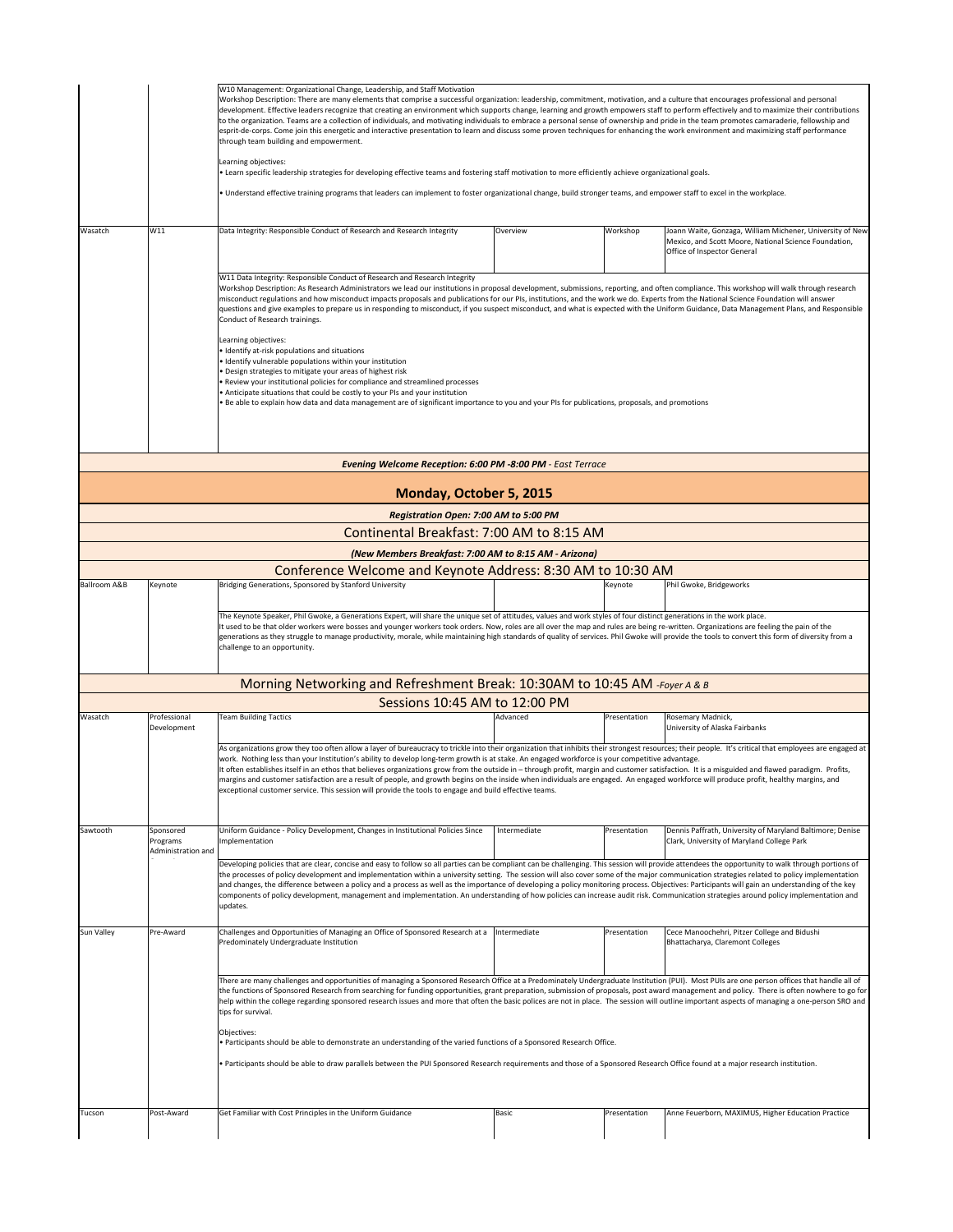|            |                                                           | This session will focus on the highlights of Cost Principles in 2 CFR Part 200, Subpart E. Topics will include changes to direct charging to grants, revisions to the utility cost adjustment (UCA), and<br>issues pertinent to the F&A rate calculation. Changes from A-21 to the new guidance will be noted. Objectives: Understand the main topics encompassed in the Uniform Guidance Sub Part E.                                                                                                                                                                                                                                                                                                                                                                                                                                                                                                                                                                                                                                                                                                                                                                                                                                                                                                |                       |               |                                                                                                                                                |  |  |
|------------|-----------------------------------------------------------|------------------------------------------------------------------------------------------------------------------------------------------------------------------------------------------------------------------------------------------------------------------------------------------------------------------------------------------------------------------------------------------------------------------------------------------------------------------------------------------------------------------------------------------------------------------------------------------------------------------------------------------------------------------------------------------------------------------------------------------------------------------------------------------------------------------------------------------------------------------------------------------------------------------------------------------------------------------------------------------------------------------------------------------------------------------------------------------------------------------------------------------------------------------------------------------------------------------------------------------------------------------------------------------------------|-----------------------|---------------|------------------------------------------------------------------------------------------------------------------------------------------------|--|--|
| Uintah     | Contracting and<br>Legal                                  | Into the Weeds: Delving into the Other Clauses in Clinical Trial Agreements                                                                                                                                                                                                                                                                                                                                                                                                                                                                                                                                                                                                                                                                                                                                                                                                                                                                                                                                                                                                                                                                                                                                                                                                                          | Intermediate/Advanced | Presentation  | Heather Kubinec, University of California, Irvine, and Angie<br>Karchmer, University of California, Irvine                                     |  |  |
|            |                                                           | Are you interested in exploring the Sunshine and Foreign Corrupt Practices Acts? Do you want to discuss the particulars of debarment and record retention provisions? In this session, we'll delve<br>into clauses in clinical trial agreements that receive less attention, offering negotiation strategies and tips. Objectives: (1) Participants will gain a better understanding of challenging provisions<br>in clinical trial agreements; (2) Participants will develop skills to tackle often overlooked clauses.                                                                                                                                                                                                                                                                                                                                                                                                                                                                                                                                                                                                                                                                                                                                                                             |                       |               |                                                                                                                                                |  |  |
| Flagstaff  | Compliance and<br>Ethics                                  | Case Studies in Research Ethics: A Historical Perspective                                                                                                                                                                                                                                                                                                                                                                                                                                                                                                                                                                                                                                                                                                                                                                                                                                                                                                                                                                                                                                                                                                                                                                                                                                            | Intermediate          | Presentation  | Tony Onofrietti, University of Utah, and Danny Trujillo,<br>University of Utah                                                                 |  |  |
|            |                                                           | Research Ethics is a relatively new discipline which has evolved over the history of science. While the responsible conduct of research (RCR) is focused on multifaceted social and ethical issues<br>that arise in the practice of scientific research, the scientific research itself is hundreds, perhaps even thousands, of years old. Reflecting on this history of biology, chemistry, physics and<br>medicine provides insightful examples of both responsibly conducted research, and irresponsibly conducted research, by some of the most famous scientists in history. Participants will examine<br>a number of notable cases from the history of science and will consider how prominent scientists and their research would fare in the modern age of RCR standards. Note: This is a highly<br>interactive session to engage participants, evaluate feedback and formulate group consensus on a variety of ethical issues and questions. Objectives: 1. Describe a variety of famous cases<br>involving ethical issues in research and apply modern RCR standards to better assess and work through those issues. 2. Discuss the relevant rules and regulations of modern RCR standards and<br>the ethical principles and cases that justify current institutional compliance policies. |                       |               |                                                                                                                                                |  |  |
|            |                                                           | Joint RVI & RVII Lunch: 12:00 PM to 1:30 PM - Ballroom A & B                                                                                                                                                                                                                                                                                                                                                                                                                                                                                                                                                                                                                                                                                                                                                                                                                                                                                                                                                                                                                                                                                                                                                                                                                                         |                       |               |                                                                                                                                                |  |  |
| Uintah     | Professional                                              | Sessions 1:30 PM to 3:00 PM<br>Lead Me Final Presentations (A)                                                                                                                                                                                                                                                                                                                                                                                                                                                                                                                                                                                                                                                                                                                                                                                                                                                                                                                                                                                                                                                                                                                                                                                                                                       | Intermediate          | Presentation  | Derick F. Jones, Los Angeles Biomedical Research Institute                                                                                     |  |  |
|            | Development                                               |                                                                                                                                                                                                                                                                                                                                                                                                                                                                                                                                                                                                                                                                                                                                                                                                                                                                                                                                                                                                                                                                                                                                                                                                                                                                                                      |                       |               | and LeadMe Presenters: 1. Irina Cozianu, 2. Michael<br>Sanderson, 3. Angie Karchmer, 4. Elaine Moya, 5. Dian Ross<br>Nelson 6. Nannette Pettis |  |  |
|            |                                                           | This session in designed for the LeadMe candidates from regions VI and VII to present their final projects for the program participation. Each of the candidates have worked all year in the<br>program to develop a leadership project to benefit their campuses incorporating the 5 practices of successful leadership. Model the way Inspire a Shared Vision Challenge the process Enable<br>others to Act Encourage the heart                                                                                                                                                                                                                                                                                                                                                                                                                                                                                                                                                                                                                                                                                                                                                                                                                                                                    |                       |               |                                                                                                                                                |  |  |
| Tucson     | Sponsored<br>Programs<br>Administration and<br>Operations | Participant Support, Research Incentives and Gift Card Costs: A Life-Cycle Review  Intermediate<br>of Best Practices, Policies, and University Responsibilities                                                                                                                                                                                                                                                                                                                                                                                                                                                                                                                                                                                                                                                                                                                                                                                                                                                                                                                                                                                                                                                                                                                                      |                       | Presentation  | Christopher Day, Portland State University, and Alex<br>Leeding, Portland State University                                                     |  |  |
|            |                                                           | project. Objectives: Federal, sponsor and institutional definitions of participant support & research incentives costs;<br>Best practices when budgeting for participant costs & research incentives at the proposal stage;<br>The different payment mechanisms and how to select the appropriate method depending on the type of participant;<br>How to ensure compliance when issuing payments to participants;<br>How to communicate with PIs regarding their responsibilities to the sponsor and institution when working with participants;<br>Best practices with regards to dissemination, tracking & reconciliation of gift cards;<br>And the interconnected roles and responsibilities of PIs, research administrators, and other university officials when working with participants.                                                                                                                                                                                                                                                                                                                                                                                                                                                                                                      |                       |               |                                                                                                                                                |  |  |
| Sun Valley | Pre-Award                                                 | Creative Solutions-Nightmare preaward situations and how to navigate through<br>them.                                                                                                                                                                                                                                                                                                                                                                                                                                                                                                                                                                                                                                                                                                                                                                                                                                                                                                                                                                                                                                                                                                                                                                                                                | Advanced              | Presentation  | Russell Brewer, Stanford University                                                                                                            |  |  |
|            |                                                           | In this session, the presenters will showcase some of their worst pre award scenarios and how they navigated through it towards a successful outcome (or not!). The session will offer<br>opportunity for attendees to share their experiences as well. Objectives: Attendees will learn that craziness happens everywhere, creativity and calm are key.                                                                                                                                                                                                                                                                                                                                                                                                                                                                                                                                                                                                                                                                                                                                                                                                                                                                                                                                             |                       |               |                                                                                                                                                |  |  |
| Flagstaff  | Post-Award                                                | The Lifecycle of a Subaward                                                                                                                                                                                                                                                                                                                                                                                                                                                                                                                                                                                                                                                                                                                                                                                                                                                                                                                                                                                                                                                                                                                                                                                                                                                                          | Basic                 | Presentation  | Carrie Chesbro, University of Oregon, and Kari Vandergust,<br>University of Oregon                                                             |  |  |
|            |                                                           | We will work through the process of subawarding from Pre to Post through closeout, narrowing in on the responsibilities for the PI, Departmental Administrator and Sponsored Projects Office at<br>each stage. We will discuss subrecipient monitoring under Uniform Guidance, and best practices for the pass-through entity. Objectives: . Develop an understanding of our roles throughout<br>the subaward process<br>· Ideas to improve efficiency from step to step<br>. Understand applicable policies and best practices.                                                                                                                                                                                                                                                                                                                                                                                                                                                                                                                                                                                                                                                                                                                                                                     |                       |               |                                                                                                                                                |  |  |
| Sawtooth   | Contracting and<br>Legal                                  | The Federal Acquisition Regulations: An Analysis and Assessment of Contracts for  Intermediate<br>Research & Development                                                                                                                                                                                                                                                                                                                                                                                                                                                                                                                                                                                                                                                                                                                                                                                                                                                                                                                                                                                                                                                                                                                                                                             |                       | Presentation  | Kevin Stewart, University of California, Santa Barbara, and<br>Cara Egan-Williams, University of California, Santa Barbara                     |  |  |
|            |                                                           | This session will review and analyze the core components of a FAR-based procurement contract for research and development. There will be a brief overview of the structure and functions of<br>the FAR, but the session will otherwise focus specifically on the form, structure, and the terms and conditions applied to contracts for research by the Federal agencies. Key contract clauses for<br>R&D will be reviewed and analyzed (base FAR clauses as well as agency-specific clauses). Time will also be devoted to reviewing some key challenging clauses for sponsored research at<br>universities. Objectives: 1) Participants will gain a better understanding of the components of, and requirements of, Federal contracts for research, (2) participants will be able to identify and<br>understand the obligations for key FAR clauses in R&D contracts, (3) participants will gain a working understanding of some of the problematic & troublesome clauses encountered in Federal<br>R&D contracts.                                                                                                                                                                                                                                                                                 |                       |               |                                                                                                                                                |  |  |
| Wasatch    | Compliance and<br>Ethics                                  | Export Control Compliance - 101                                                                                                                                                                                                                                                                                                                                                                                                                                                                                                                                                                                                                                                                                                                                                                                                                                                                                                                                                                                                                                                                                                                                                                                                                                                                      | Basic                 | Presentation  | Marci Copeland, University of California, Irvine                                                                                               |  |  |
|            |                                                           | While universities generally have a mission to disseminate knowledge to the greatest extent possible, US Export regulations are designed to restrict dissemination of technology, commodities,<br>and services to non-US persons and locations. This session will provide an overview of the regulations applicable to university research while providing some basic guidance for administrators<br>on how to maintain compliance while staying true to the mission of the university. We will discuss questions such as: When do OFAC sanctions apply to research? What is a "deemed export"?<br>What is the fundamental research exclusion and when does it apply? What are the technologies I need to be concerned about? What are the export control considerations for international<br>research? Session will include examples and scenarios.<br>Objectives                                                                                                                                                                                                                                                                                                                                                                                                                                   |                       |               |                                                                                                                                                |  |  |
|            |                                                           | Afternoon Networking and Refreshment: Break 3:00 PM to 3:30 PM - Foyer A & B                                                                                                                                                                                                                                                                                                                                                                                                                                                                                                                                                                                                                                                                                                                                                                                                                                                                                                                                                                                                                                                                                                                                                                                                                         |                       |               |                                                                                                                                                |  |  |
|            |                                                           | Spark Session 3:10PM to 3:25 PM                                                                                                                                                                                                                                                                                                                                                                                                                                                                                                                                                                                                                                                                                                                                                                                                                                                                                                                                                                                                                                                                                                                                                                                                                                                                      |                       |               |                                                                                                                                                |  |  |
|            | <b>Spark Session</b>                                      | Shadow Systems: The Good, the Bad and the Ugly                                                                                                                                                                                                                                                                                                                                                                                                                                                                                                                                                                                                                                                                                                                                                                                                                                                                                                                                                                                                                                                                                                                                                                                                                                                       | Intermediate          | Spark Session | Gareth Evans Research Compliance Manager Stanford University                                                                                   |  |  |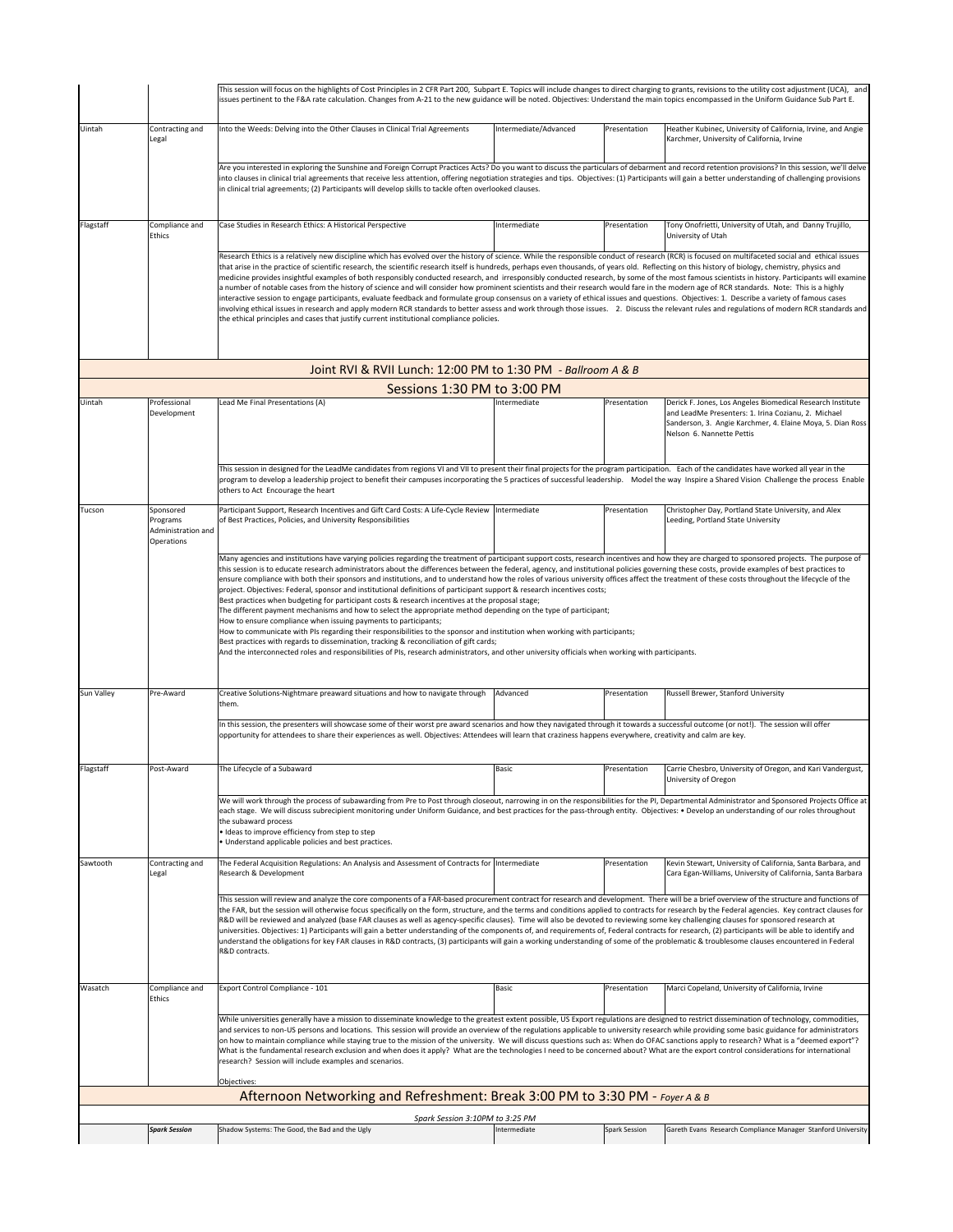|            |                                                                                                                                                                                                                                                                                                                                                                                                                                                                                                                                                                                                                                                                                                                                                                                                                                                                                                                                                                                                                                                                          | When managed correctly, shadow systems can be your best friend for monitoring faculty financial portfolios. They can capture information from a variety of institutional systems and accurately analyze past<br>trends and forecast future activity. This can be instrumental in communicating the financial status of portfolios to faculty. However, if left unattended or not accurately updated they can show bad data which can<br>be catastrophic! If shadow systems are managed well, they can make your life much easier and help when there is staff turnover in research administration staff.<br>Objectives: 1. Understand how to<br>accurately transpose data from institutional systems to excel 2. Understand how to present data in meaningful and clear ways to aid communication with faculty 3. Learn how to forecast data and use burn rates<br>to predict future spending patterns 4. Understand how to show PIs when their P&L (profit/loss) statement shows funding blackholes/overcommitments.                                                                                                                                                                                                                                                                                                         |                       |              |                                                                                                                                                                                  |  |  |  |
|------------|--------------------------------------------------------------------------------------------------------------------------------------------------------------------------------------------------------------------------------------------------------------------------------------------------------------------------------------------------------------------------------------------------------------------------------------------------------------------------------------------------------------------------------------------------------------------------------------------------------------------------------------------------------------------------------------------------------------------------------------------------------------------------------------------------------------------------------------------------------------------------------------------------------------------------------------------------------------------------------------------------------------------------------------------------------------------------|-------------------------------------------------------------------------------------------------------------------------------------------------------------------------------------------------------------------------------------------------------------------------------------------------------------------------------------------------------------------------------------------------------------------------------------------------------------------------------------------------------------------------------------------------------------------------------------------------------------------------------------------------------------------------------------------------------------------------------------------------------------------------------------------------------------------------------------------------------------------------------------------------------------------------------------------------------------------------------------------------------------------------------------------------------------------------------------------------------------------------------------------------------------------------------------------------------------------------------------------------------------------------------------------------------------------------------|-----------------------|--------------|----------------------------------------------------------------------------------------------------------------------------------------------------------------------------------|--|--|--|
|            |                                                                                                                                                                                                                                                                                                                                                                                                                                                                                                                                                                                                                                                                                                                                                                                                                                                                                                                                                                                                                                                                          |                                                                                                                                                                                                                                                                                                                                                                                                                                                                                                                                                                                                                                                                                                                                                                                                                                                                                                                                                                                                                                                                                                                                                                                                                                                                                                                               |                       |              |                                                                                                                                                                                  |  |  |  |
| Uintah     | Professional<br>Development                                                                                                                                                                                                                                                                                                                                                                                                                                                                                                                                                                                                                                                                                                                                                                                                                                                                                                                                                                                                                                              | Sessions 3:30 PM to 5:00 PM<br>Lead Me Final Presentations (B)                                                                                                                                                                                                                                                                                                                                                                                                                                                                                                                                                                                                                                                                                                                                                                                                                                                                                                                                                                                                                                                                                                                                                                                                                                                                | Intermediate          | Presentation | Derick F. Jones, Los Angeles Biomedical Research Institute<br>and LeadMe Presenters: 1. Sandra Purves, 2. Paul Lekutai,<br>3. Erika Blossom, 4. Marianne Green, 5. Aimee Knudson |  |  |  |
|            |                                                                                                                                                                                                                                                                                                                                                                                                                                                                                                                                                                                                                                                                                                                                                                                                                                                                                                                                                                                                                                                                          | This session in designed for the LeadMe candidates from regions VI and VII to present their final projects for the program participation. Each of the candidates have worked all year in the<br>program to develop a leadership project to benefit their campuses incorporating the 5 practices of successful leadership. Model the way Inspire a Shared Vision Challenge the process Enable<br>others to Act Encourage the heart                                                                                                                                                                                                                                                                                                                                                                                                                                                                                                                                                                                                                                                                                                                                                                                                                                                                                             |                       |              |                                                                                                                                                                                  |  |  |  |
| Casper     | Sponsored<br>Programs<br>Administration and                                                                                                                                                                                                                                                                                                                                                                                                                                                                                                                                                                                                                                                                                                                                                                                                                                                                                                                                                                                                                              | Strategies for Increasing PUI Faculty Engagement with Your Office                                                                                                                                                                                                                                                                                                                                                                                                                                                                                                                                                                                                                                                                                                                                                                                                                                                                                                                                                                                                                                                                                                                                                                                                                                                             | Intermediate/Advanced | Discussion   | Anne Sebanc, Whittier College; and Shuna Holmes, Whittier<br>College                                                                                                             |  |  |  |
|            |                                                                                                                                                                                                                                                                                                                                                                                                                                                                                                                                                                                                                                                                                                                                                                                                                                                                                                                                                                                                                                                                          | At this discussion group, research administrators at PUIs will learn about strategies to increase faculty involvement with PUIs. We will share what is effective in three areas: (1) sharing grant<br>opportunities, electronic search engines, and strategies based on other liberal arts college's funded opportunities (pre-pre-award), (2) offering workshops, professional development seminars<br>and other speakers or professional development opportunities for faculty, and (3) interdisciplinary collaboration on campus and cooperative grants. We will share how we solicit faculty<br>feedback in a variety of ways from our steering committee, regular surveys, and workshop evaluations. The two discussion leaders established the first Office of Research and Sponsored<br>Programs (ORSP) three years ago at Whittier College when they received NIH BRAD award G11HD073000. Objectives: 1. Participants will learn about a variety of strategies that increase faculty<br>contact with an office of sponsored programs at a PUI. 2. We will discuss how best to share grant opportunities with including electronic resources. 3. Participants will share how other<br>sponsored programs assist with faculty development in terms of workshops, speakers and interdisciplinary research opportunities. |                       |              |                                                                                                                                                                                  |  |  |  |
| Tucson     | Pre-Award                                                                                                                                                                                                                                                                                                                                                                                                                                                                                                                                                                                                                                                                                                                                                                                                                                                                                                                                                                                                                                                                | Training for the Research Administrator - changed to "Using Training Effectively:<br>The Importance of Onboarding"                                                                                                                                                                                                                                                                                                                                                                                                                                                                                                                                                                                                                                                                                                                                                                                                                                                                                                                                                                                                                                                                                                                                                                                                            | Intermediate          | Presentation | Rosemary Madnick, University of Alaska Fairbanks, and<br>Nancy Lewis, University of California, Irvine                                                                           |  |  |  |
|            | Training is crucial for organizational development and success. Research Administrators are hard to recruit, so many of us are relying on our skills of hiring great people, and training them. Most<br>of us have also identified super performers in our groups, and want to offer them training to move to the next level. Or, maybe you want to move an employee from average to excellent. What<br>we know for sure, the lack of an effective training program can lead to the loss of good employees and thus cripple the organization. Developing an effective research administrator training<br>program is vital to the long term success and growth of your organization. By taking an organized approach to training, you can achieve an excellent return on your training investment.<br>Objectives: The objectives to be covered in the session: - Identifying your essential training requirements for onbaording. -Deciding on the training goals and objectives. - The tools to create a<br>training program. - Monityoring and evaluating the training. |                                                                                                                                                                                                                                                                                                                                                                                                                                                                                                                                                                                                                                                                                                                                                                                                                                                                                                                                                                                                                                                                                                                                                                                                                                                                                                                               |                       |              |                                                                                                                                                                                  |  |  |  |
| Sun Valley | Post-Award                                                                                                                                                                                                                                                                                                                                                                                                                                                                                                                                                                                                                                                                                                                                                                                                                                                                                                                                                                                                                                                               | Preparing a Simplified Method Facilities and Administrative Cost Rate Proposal<br>under the Uniform Guidance                                                                                                                                                                                                                                                                                                                                                                                                                                                                                                                                                                                                                                                                                                                                                                                                                                                                                                                                                                                                                                                                                                                                                                                                                  | Basic                 | Presentation | Virginia (Ginger) M. Baker, California Institute of Technology                                                                                                                   |  |  |  |
|            |                                                                                                                                                                                                                                                                                                                                                                                                                                                                                                                                                                                                                                                                                                                                                                                                                                                                                                                                                                                                                                                                          | This session will cover how to develop a Facilities and Administrative Cost Rate using the Simplified Method under the new Uniform Guidance. Strategies for negotiating these rates will also be<br>discussed. Objectives: Individuals will leave this session with the basic information necessary to understand how to complete a short form Facilities and Administrative Cost Rate Proposal under<br>the Uniform Guidance.                                                                                                                                                                                                                                                                                                                                                                                                                                                                                                                                                                                                                                                                                                                                                                                                                                                                                                |                       |              |                                                                                                                                                                                  |  |  |  |
| Flagstaff  | Contracting and<br>Legal                                                                                                                                                                                                                                                                                                                                                                                                                                                                                                                                                                                                                                                                                                                                                                                                                                                                                                                                                                                                                                                 | The Complexities when Negotiating Federal Flow-through Industry Contracts                                                                                                                                                                                                                                                                                                                                                                                                                                                                                                                                                                                                                                                                                                                                                                                                                                                                                                                                                                                                                                                                                                                                                                                                                                                     | Intermediate          | Presentation | Caroline Jones, Stanford University, and Kevin Stuart,<br>University of California, Santa Barbara                                                                                |  |  |  |
|            | Navigating through the topics and concerns in Federally-funded research where industry is the prime contractor and the university is the subcontract can be quite complex. While for some<br>issues, such as intellectual property, the contractual provisions incorporated in the university subcontract are for the most part dictated by the company's own prime contract, other issues, such<br>as for termination, publication, export control compliance, it can become highly complicated in attempting to address the university's concerns as well as those of both the Federal Government<br>AND the industry prime contractor. Additionally, companies that apply their standard purchase order terms and conditions in a university subcontract can be the most formidable set of terms of<br>all to navigate. This session will explore those unique challenges and more in reviewing, negotiating and coming to agreement on the terms of Federal flow-through subcontracts from industry.                                                                 |                                                                                                                                                                                                                                                                                                                                                                                                                                                                                                                                                                                                                                                                                                                                                                                                                                                                                                                                                                                                                                                                                                                                                                                                                                                                                                                               |                       |              |                                                                                                                                                                                  |  |  |  |
| Sawtooth   | Compliance and<br>Ethics                                                                                                                                                                                                                                                                                                                                                                                                                                                                                                                                                                                                                                                                                                                                                                                                                                                                                                                                                                                                                                                 | IRB-IACUC 101                                                                                                                                                                                                                                                                                                                                                                                                                                                                                                                                                                                                                                                                                                                                                                                                                                                                                                                                                                                                                                                                                                                                                                                                                                                                                                                 | Basic                 | Presentation | Buffy Beattie, Huron Consulting, and Frank Conti, Huron<br>Consulting                                                                                                            |  |  |  |
|            |                                                                                                                                                                                                                                                                                                                                                                                                                                                                                                                                                                                                                                                                                                                                                                                                                                                                                                                                                                                                                                                                          | This course will provide an overview of human subjects protections and animal care and use programs and regulations. Participants will develop a basic understanding of the governing<br>egulations surrounding buman subject and animal research, and understand the role and involvement of IRB and IACUC in the research space                                                                                                                                                                                                                                                                                                                                                                                                                                                                                                                                                                                                                                                                                                                                                                                                                                                                                                                                                                                             |                       |              |                                                                                                                                                                                  |  |  |  |
|            |                                                                                                                                                                                                                                                                                                                                                                                                                                                                                                                                                                                                                                                                                                                                                                                                                                                                                                                                                                                                                                                                          | Dinner Groups: Meet in lobby at 5:45 PM (5:45 PM to 8:00 PM) (sign-up required by noon on Monday, no host)                                                                                                                                                                                                                                                                                                                                                                                                                                                                                                                                                                                                                                                                                                                                                                                                                                                                                                                                                                                                                                                                                                                                                                                                                    |                       |              |                                                                                                                                                                                  |  |  |  |
|            |                                                                                                                                                                                                                                                                                                                                                                                                                                                                                                                                                                                                                                                                                                                                                                                                                                                                                                                                                                                                                                                                          | SLC Evening Tour: Meet in lobby at 5:15 PM (5:15 PM to 8:15 PM) Sign-up required, \$35.00pp                                                                                                                                                                                                                                                                                                                                                                                                                                                                                                                                                                                                                                                                                                                                                                                                                                                                                                                                                                                                                                                                                                                                                                                                                                   |                       |              |                                                                                                                                                                                  |  |  |  |
|            |                                                                                                                                                                                                                                                                                                                                                                                                                                                                                                                                                                                                                                                                                                                                                                                                                                                                                                                                                                                                                                                                          | Tuesday, October 6, 2015                                                                                                                                                                                                                                                                                                                                                                                                                                                                                                                                                                                                                                                                                                                                                                                                                                                                                                                                                                                                                                                                                                                                                                                                                                                                                                      |                       |              |                                                                                                                                                                                  |  |  |  |
|            |                                                                                                                                                                                                                                                                                                                                                                                                                                                                                                                                                                                                                                                                                                                                                                                                                                                                                                                                                                                                                                                                          | Registration Open: 7:00 AM to 5:00 PM                                                                                                                                                                                                                                                                                                                                                                                                                                                                                                                                                                                                                                                                                                                                                                                                                                                                                                                                                                                                                                                                                                                                                                                                                                                                                         |                       |              |                                                                                                                                                                                  |  |  |  |
|            |                                                                                                                                                                                                                                                                                                                                                                                                                                                                                                                                                                                                                                                                                                                                                                                                                                                                                                                                                                                                                                                                          | Continental Breakfast: 7:00 AM to 8:15 AM - Foyer A & B                                                                                                                                                                                                                                                                                                                                                                                                                                                                                                                                                                                                                                                                                                                                                                                                                                                                                                                                                                                                                                                                                                                                                                                                                                                                       |                       |              |                                                                                                                                                                                  |  |  |  |
|            |                                                                                                                                                                                                                                                                                                                                                                                                                                                                                                                                                                                                                                                                                                                                                                                                                                                                                                                                                                                                                                                                          | Morning rountable discussion groups 7:30 AM to 8:15 AM                                                                                                                                                                                                                                                                                                                                                                                                                                                                                                                                                                                                                                                                                                                                                                                                                                                                                                                                                                                                                                                                                                                                                                                                                                                                        |                       |              |                                                                                                                                                                                  |  |  |  |
| Tucson     | Professional                                                                                                                                                                                                                                                                                                                                                                                                                                                                                                                                                                                                                                                                                                                                                                                                                                                                                                                                                                                                                                                             | Sessions 8:30 AM to 10:00 AM<br>Ready! Set! Mission! Defining Professional Values and How to Harness the Power Basic                                                                                                                                                                                                                                                                                                                                                                                                                                                                                                                                                                                                                                                                                                                                                                                                                                                                                                                                                                                                                                                                                                                                                                                                          |                       | Presentation | Felicity Snyder, Arizona State University, and Sarah Kern,                                                                                                                       |  |  |  |
|            | Development                                                                                                                                                                                                                                                                                                                                                                                                                                                                                                                                                                                                                                                                                                                                                                                                                                                                                                                                                                                                                                                              | of Creativity                                                                                                                                                                                                                                                                                                                                                                                                                                                                                                                                                                                                                                                                                                                                                                                                                                                                                                                                                                                                                                                                                                                                                                                                                                                                                                                 |                       |              | Arizona State University                                                                                                                                                         |  |  |  |
|            |                                                                                                                                                                                                                                                                                                                                                                                                                                                                                                                                                                                                                                                                                                                                                                                                                                                                                                                                                                                                                                                                          | Too often professionals are "dragged along" in their careers, allowing outside individuals and events to direct their course, contributing to a sense of purposelessness and disengagement. This<br>session will focus on the important strategy of identifying a small pool of key values with which to make decisions and develop a self-directed purpose. Attendees will learn the power that<br>creativity has in professional development and will have hands-on experience in applying it to their key value set.                                                                                                                                                                                                                                                                                                                                                                                                                                                                                                                                                                                                                                                                                                                                                                                                       |                       |              |                                                                                                                                                                                  |  |  |  |
| Idaho      | Sponsored<br>Programs<br>Administration and                                                                                                                                                                                                                                                                                                                                                                                                                                                                                                                                                                                                                                                                                                                                                                                                                                                                                                                                                                                                                              | Is my Institution Ready for an eRA System?                                                                                                                                                                                                                                                                                                                                                                                                                                                                                                                                                                                                                                                                                                                                                                                                                                                                                                                                                                                                                                                                                                                                                                                                                                                                                    | Basic                 | Presentation | Diane Barrett, Navigator Management Partners, and<br>Deborah Shaver, University of Idaho, Paul Houser, KualiCo                                                                   |  |  |  |
|            |                                                                                                                                                                                                                                                                                                                                                                                                                                                                                                                                                                                                                                                                                                                                                                                                                                                                                                                                                                                                                                                                          | There are many considerations when contemplating a new electronic grants management system. When is the timing right? Do I need outside help? What does my RFP need to include? What<br>are my internal IT requirements? How much time and resources might it need? What is my budget? When do I communicate with whom? What can I expect? Hear from 'seasoned' research<br>administrators who have recently implemented an electronic system for the first time as they share what they learned in the process. Objectives: Participants will be able to describe an<br>overview of the process. • Participants will identify pitfalls to avoid. • Participants will evaluate how to access your institution's readiness. • Participants will analyze what to consider when<br>writing an RFP. • Participants will evaluate what realistic timelines you can expect.                                                                                                                                                                                                                                                                                                                                                                                                                                                         |                       |              |                                                                                                                                                                                  |  |  |  |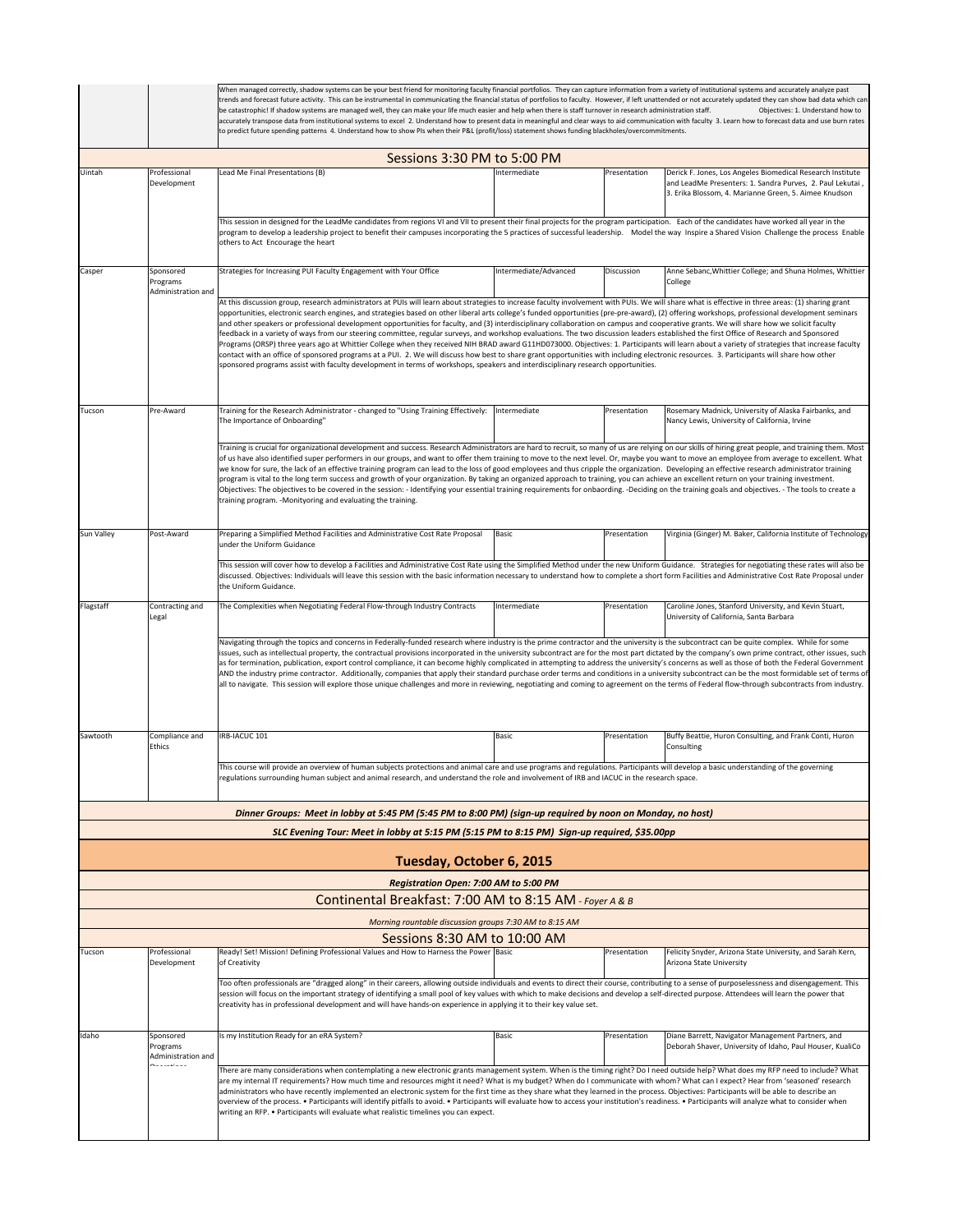|           | Sponsored<br>Programs<br>Administration     | Compliance Oversight on the Department Level in the Age of the Uniformed<br>Guidance                                                                                                                                                                                                                                                                                                                                                                                                                                                                                                                                                                                                                                                                                                                                                                                                                                                                                                                                                                                                                                                                                                                                                                                                                                                                                                                                                                                                                                                                            | Intermediate                                                                                                                                                                                                                                                                                                                                                                                                                                                                                                                               | Discussion   | Derick F. Jones, Los Angeles Biomedical Research Institute,<br>and Paul Lekutai, University of California, Irvine |  |  |  |
|-----------|---------------------------------------------|-----------------------------------------------------------------------------------------------------------------------------------------------------------------------------------------------------------------------------------------------------------------------------------------------------------------------------------------------------------------------------------------------------------------------------------------------------------------------------------------------------------------------------------------------------------------------------------------------------------------------------------------------------------------------------------------------------------------------------------------------------------------------------------------------------------------------------------------------------------------------------------------------------------------------------------------------------------------------------------------------------------------------------------------------------------------------------------------------------------------------------------------------------------------------------------------------------------------------------------------------------------------------------------------------------------------------------------------------------------------------------------------------------------------------------------------------------------------------------------------------------------------------------------------------------------------|--------------------------------------------------------------------------------------------------------------------------------------------------------------------------------------------------------------------------------------------------------------------------------------------------------------------------------------------------------------------------------------------------------------------------------------------------------------------------------------------------------------------------------------------|--------------|-------------------------------------------------------------------------------------------------------------------|--|--|--|
|           |                                             | In the age of the Uniformed Guidance, compliance on the department level is more challenging and complex. Because departmental research administrators are the first line of defense for<br>compliance for their organizations, it is important that DRAs fully understand the importance of compliance monitoring in every aspect of their research operation. This discussion will center<br>around compliance related challenges for the DRA while offering practical solutions to common concerns.                                                                                                                                                                                                                                                                                                                                                                                                                                                                                                                                                                                                                                                                                                                                                                                                                                                                                                                                                                                                                                                          |                                                                                                                                                                                                                                                                                                                                                                                                                                                                                                                                            |              |                                                                                                                   |  |  |  |
| Flagstaff | Contracting and<br>Legal                    | Navigating Contract Clause Reviews & Negotiations                                                                                                                                                                                                                                                                                                                                                                                                                                                                                                                                                                                                                                                                                                                                                                                                                                                                                                                                                                                                                                                                                                                                                                                                                                                                                                                                                                                                                                                                                                               | Intermediate/Advanced                                                                                                                                                                                                                                                                                                                                                                                                                                                                                                                      | Presentation | Heather Kubinec, University of California, Irvine, and Hilda<br>Vasquez, University of California, Santa Barbara  |  |  |  |
|           |                                             | This session will guide participants through the review of contract clauses and negotiations using real-world examples and interactive exercises through group interaction. The emphasis will be<br>on contracts with non-profit and for-profit sponsors. Objectives: (1) Participants will learn techniques to spot troublesome clauses; (2) participants will learn best practices for drafting and<br>redrafting clauses to meet the needs of the parties; (3) participants will learn to communicate positions effectively and persuasively during contract negotiations.                                                                                                                                                                                                                                                                                                                                                                                                                                                                                                                                                                                                                                                                                                                                                                                                                                                                                                                                                                                   |                                                                                                                                                                                                                                                                                                                                                                                                                                                                                                                                            |              |                                                                                                                   |  |  |  |
| Sawtooth  | Compliance and<br>Ethics                    | Export Control: Beyond the Basics                                                                                                                                                                                                                                                                                                                                                                                                                                                                                                                                                                                                                                                                                                                                                                                                                                                                                                                                                                                                                                                                                                                                                                                                                                                                                                                                                                                                                                                                                                                               | Intermediate                                                                                                                                                                                                                                                                                                                                                                                                                                                                                                                               | Presentation | Shannon Woodman, University of Arizona                                                                            |  |  |  |
|           |                                             | Ensuring institutional compliance with the export regulations has become a priority for many institutions. It has been said that it takes a "village" to manage export controls - no one person can<br>do it all! We all must work together to ensure export control compliance. This session will offer real-life examples of issues facing universities and will provide practical information and examples<br>for implementing export compliance procedures. This session will also include a brief overview of jurisdiction requests, types of export licenses and authorizations, technology control plans, and<br>the dreaded "Voluntary Disclosure"!<br>Objectives:<br>• Participants will understand the hurdles to implementing an export compliance program<br>· Participants will develop an understanding of the elements of putting export compliance procedures into action, including:<br>o Communication procedures between the pre-award and post-award areas about export controlled projects<br>o Liaison Program<br>o Procedures for screening vendors, foreign visitors and hiring non U.S. citizens<br>o Procedures for the approval of foreign travel<br>Participants will receive a brief overview of the following:<br>o Jurisdiction requests<br>o Types of Licenses and when do you use them<br>o Technology Controls Plans<br>o Recordkeeping<br>o IT Security<br>o Voluntary Disclosures<br>· Participants will be provided with resources.<br>Pre-Requisites<br>Knowledge of the export regulations, ITAR and/or EAR regulations. |                                                                                                                                                                                                                                                                                                                                                                                                                                                                                                                                            |              |                                                                                                                   |  |  |  |
| Arizona   | Agencies                                    | National Science Foundation: Update                                                                                                                                                                                                                                                                                                                                                                                                                                                                                                                                                                                                                                                                                                                                                                                                                                                                                                                                                                                                                                                                                                                                                                                                                                                                                                                                                                                                                                                                                                                             | Overview                                                                                                                                                                                                                                                                                                                                                                                                                                                                                                                                   | Presentation | NSF Staff, National Science Foundation                                                                            |  |  |  |
|           |                                             | This webcast session will cover the latest news from the National Science Foundation (NSF), including information on the NSF budget, current policy topics, policy reminders and updates.<br>Morning Networking and Refreshment Break: 10:00AM to 10:30 AM - Foyer A & B<br>Sessions 10:30 AM to 12:00 PM                                                                                                                                                                                                                                                                                                                                                                                                                                                                                                                                                                                                                                                                                                                                                                                                                                                                                                                                                                                                                                                                                                                                                                                                                                                       |                                                                                                                                                                                                                                                                                                                                                                                                                                                                                                                                            |              |                                                                                                                   |  |  |  |
| Idaho     | Professional                                | Magic of Conflict                                                                                                                                                                                                                                                                                                                                                                                                                                                                                                                                                                                                                                                                                                                                                                                                                                                                                                                                                                                                                                                                                                                                                                                                                                                                                                                                                                                                                                                                                                                                               | Overview                                                                                                                                                                                                                                                                                                                                                                                                                                                                                                                                   | Presentation | Linda Reed, University of Utah                                                                                    |  |  |  |
|           | Development                                 |                                                                                                                                                                                                                                                                                                                                                                                                                                                                                                                                                                                                                                                                                                                                                                                                                                                                                                                                                                                                                                                                                                                                                                                                                                                                                                                                                                                                                                                                                                                                                                 | This workshop will explore the nature of conflict and develop new ways of responding with balance, grace, and effectiveness. Based on the principles of harmony and connection from Aikido,<br>the martial art of peace, we will practice ways of speaking and moving to make conflict productive. Through a combination of facilitated dialogue and safe, non-strenuous movements, we will<br>physically experience moving through conflict in ways that don't resist, escalate, or give in to it, but rather use it as a creative force. |              |                                                                                                                   |  |  |  |
|           |                                             |                                                                                                                                                                                                                                                                                                                                                                                                                                                                                                                                                                                                                                                                                                                                                                                                                                                                                                                                                                                                                                                                                                                                                                                                                                                                                                                                                                                                                                                                                                                                                                 |                                                                                                                                                                                                                                                                                                                                                                                                                                                                                                                                            |              |                                                                                                                   |  |  |  |
| lagstaff  | Sponsored<br>Programs<br>Administration and | Preparing for the Bonfire: Creating a Paperless Office                                                                                                                                                                                                                                                                                                                                                                                                                                                                                                                                                                                                                                                                                                                                                                                                                                                                                                                                                                                                                                                                                                                                                                                                                                                                                                                                                                                                                                                                                                          | Basic                                                                                                                                                                                                                                                                                                                                                                                                                                                                                                                                      | Presentation | Noah Congelliere, University of Southern California                                                               |  |  |  |
|           |                                             | Are you considering making your operations paper-free? Have you considered what electronic files should look like and how they should move within your office? How do you convert all those<br>old paper files? How to convince everyone to "let go" of the paper? How much efficiency can be achieved with having files at your fingertips? Discussions include: strategies for designing a<br>paperless filing system, even in the absence of an electronic data system; design and folder structure for electronic filing systems; conversion options for old paper files and disposing of paper<br>files; implementation strategies for an electronic filing system; pitfalls and lessons learned from the implementation of a paperless system; how paperless files have improved office workflow,<br>customer service and proposal/award management. Objectives: • The long-term benefits of going paperless. • Implementation strategies for transitioning to a digital environment. • Best<br>practices for designing a robust document repository. • Vendor selection for hardware and software. • Indexing documents and extracting metadata. • Connecting document repositories to<br>data systems. . Potential pitfalls of a paperless system.                                                                                                                                                                                                                                                                                                      |                                                                                                                                                                                                                                                                                                                                                                                                                                                                                                                                            |              |                                                                                                                   |  |  |  |
|           | Pre-Award                                   | Things to Consider when Drafting Subaward Agreements                                                                                                                                                                                                                                                                                                                                                                                                                                                                                                                                                                                                                                                                                                                                                                                                                                                                                                                                                                                                                                                                                                                                                                                                                                                                                                                                                                                                                                                                                                            | Basic                                                                                                                                                                                                                                                                                                                                                                                                                                                                                                                                      | Presentation | Mich Tanaguchi, and Caroline Jones, Stanford University                                                           |  |  |  |
| Arizona   |                                             | Issuing a subaward sometimes requires more than slapping on a scope of work and budget to a template agreement. This session will focus on the contextual elements that should be<br>considered when drafting a subaward agreement. It will include a discussion of how things like scope of work, deliverables, prime sponsor terms, and project-level and entity-level risk analysis<br>should drive how and what gets put into an agreement. Objectives: Participants will learn strategies for how to approach drafting subaward agreements, Participants will be able to identify<br>areas for special consideration in working with a variety of subaward scenarios. Prerequisites: Participants should have basic experience in drafting subawards.                                                                                                                                                                                                                                                                                                                                                                                                                                                                                                                                                                                                                                                                                                                                                                                                      |                                                                                                                                                                                                                                                                                                                                                                                                                                                                                                                                            |              |                                                                                                                   |  |  |  |
| Wyoming   | Post-Award                                  | Ramp it up, Wrap it up: Tools for Account Establishment and Close                                                                                                                                                                                                                                                                                                                                                                                                                                                                                                                                                                                                                                                                                                                                                                                                                                                                                                                                                                                                                                                                                                                                                                                                                                                                                                                                                                                                                                                                                               | Basic                                                                                                                                                                                                                                                                                                                                                                                                                                                                                                                                      | Presentation | Susan Frei, University of Alaska Fairbanks, and Samantha<br>Aleshire, University of Alaska Fairbanks              |  |  |  |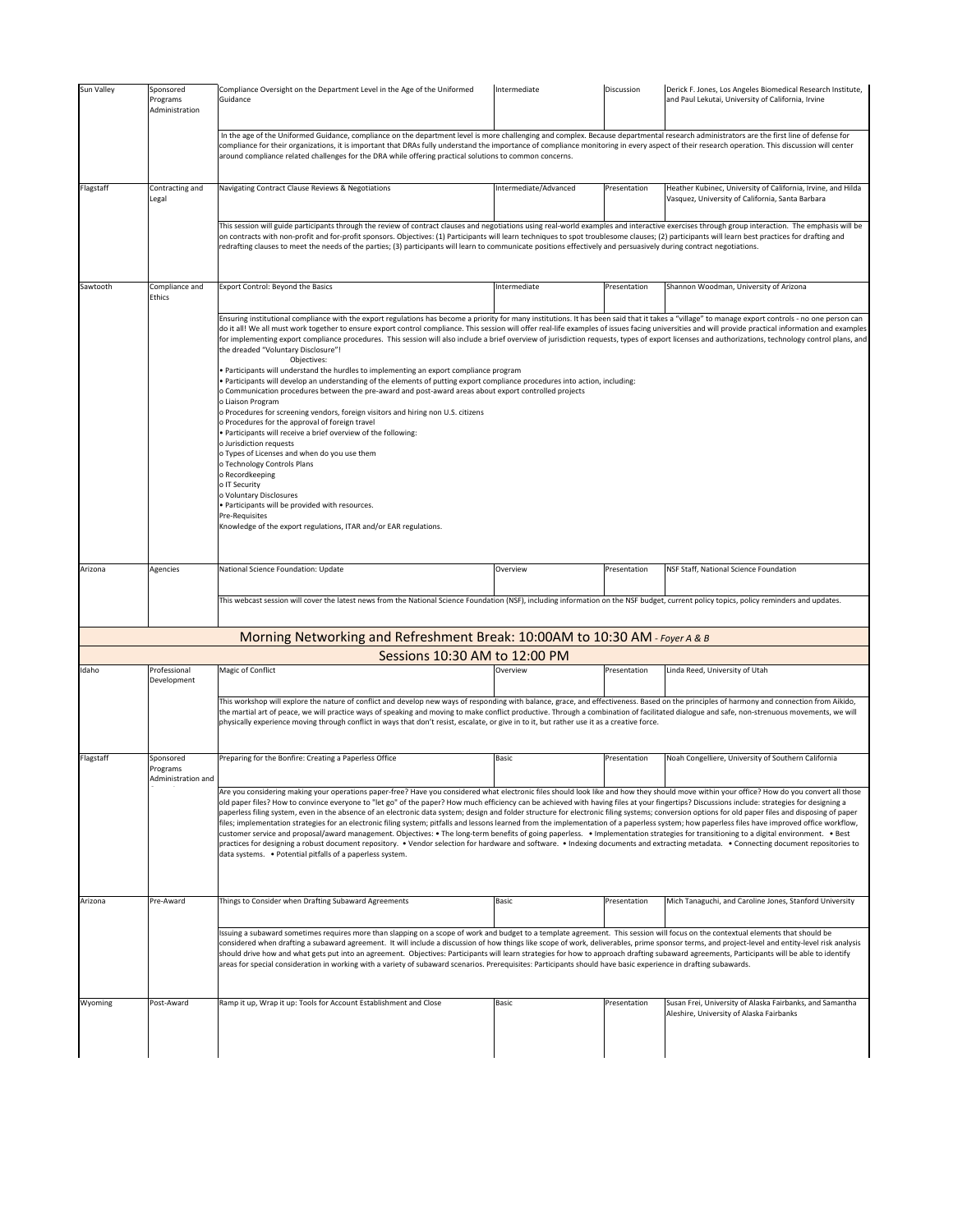|            |                                             | This session will cover project start up and close-out activities. Explore strategies and tools to successfully launch and manage a project to ensure a smooth trouble free close out. Learn<br>management techniques and tracking systems to ensure you start your project out on the right foot from Day 1. Discover project close-out activities such as necessary /required documents,<br>useful checklists, and general collection processes associated with a project lifecycle. Combine this with excellent project management and see just how smooth closeout can be! Techniques<br>for managing, tracking and documenting a research project are essential to successfully meeting sponsor requirements and project deliverables from Ramp Up to Wrap Up. Objectives: Learn<br>project management techniques to ensure a trouble free start up of a project. Track, organize, and define roles and responsibilities within the project team. Learn close out techniques to help<br>ensure all requirements are met, correctly and on time. Explore checklists, internal status documents, and necessary documents to ensure a project is closed out properly.                                                                                                                                                                                                                                                                                                                                                                                                                                                                                                                                                                                                           |                    |              |                                                                                           |  |  |  |
|------------|---------------------------------------------|-----------------------------------------------------------------------------------------------------------------------------------------------------------------------------------------------------------------------------------------------------------------------------------------------------------------------------------------------------------------------------------------------------------------------------------------------------------------------------------------------------------------------------------------------------------------------------------------------------------------------------------------------------------------------------------------------------------------------------------------------------------------------------------------------------------------------------------------------------------------------------------------------------------------------------------------------------------------------------------------------------------------------------------------------------------------------------------------------------------------------------------------------------------------------------------------------------------------------------------------------------------------------------------------------------------------------------------------------------------------------------------------------------------------------------------------------------------------------------------------------------------------------------------------------------------------------------------------------------------------------------------------------------------------------------------------------------------------------------------------------------------------------------------|--------------------|--------------|-------------------------------------------------------------------------------------------|--|--|--|
| Tucson     | Contracting and<br>Legal                    | The Other Agreements: NDAs, MTAs, and Data Use Agreements                                                                                                                                                                                                                                                                                                                                                                                                                                                                                                                                                                                                                                                                                                                                                                                                                                                                                                                                                                                                                                                                                                                                                                                                                                                                                                                                                                                                                                                                                                                                                                                                                                                                                                                         | Basic              | Presentation | Theresa Caban, Kaiser Permanente Southern California                                      |  |  |  |
|            |                                             | What's it all about? Uncovering the mystery of the Other Agreements: NDA's, MTA's and Data Use Agreements. This session will explain the differences between these non-monetary<br>agreements, when to use them and why you should. Though no money may be exchanged, the rights of the organization, the PI and even PHI need to be considered and protected - these<br>agreements will do just that. We will discuss the importance of these agreements as they pertain to data ownership, intellectual property, material transfer, liabilities etc. Objectives: (1)<br>Participants will gain the ability to differentiate between each type of agreement; (2) participants will gain an understanding of when it's appropriate to use which agreement; (3) participants<br>will gain the ability to understand and identify the key issues associated with each during negotiations.                                                                                                                                                                                                                                                                                                                                                                                                                                                                                                                                                                                                                                                                                                                                                                                                                                                                                         |                    |              |                                                                                           |  |  |  |
| Sun Valley | Compliance and<br>Ethics                    | Implementing Research Ethics Training Programs                                                                                                                                                                                                                                                                                                                                                                                                                                                                                                                                                                                                                                                                                                                                                                                                                                                                                                                                                                                                                                                                                                                                                                                                                                                                                                                                                                                                                                                                                                                                                                                                                                                                                                                                    | Intermediate       | Presentation | Tony Onofrietti, University of Utah and Danny Trujillo<br>University of Utah              |  |  |  |
|            |                                             | Responsible Conduct of Research (RCR) education is required for a variety of National Institutes of Health training grants and for students and postdoctoral fellows on studies funded by National<br>Science Foundation. What steps can you take to develop effective training and educational programs in responsible conduct of research (RCR) for your faculty, staff and students? This session<br>will explain a variety of ethical issues encountered by researchers and will describe proven training techniques for providing the tools necessary to assess and work through those issues.<br>Discussion will include examples of "what works" and "what does not" work and will include recommendations regarding content, methods, documentation, and administration of effective RCR<br>programs. In this highly interactive session, participants will be presented with the relevant rules and regulations pertaining to responsible conduct of research, will engage and discuss the<br>ethical principles and relevant cases which justify those rules and regulations, and will understand how to design and implement instructional programs to ensure compliance with RCR policies.<br>Objectives: 1. Attendees will gain an understanding of a variety of proven techniques for delivering effective research ethics and responsible conduct of research training programs. 2.<br>Attendees will better understand the ethical issues encountered by researchers and how proper training can provide the tools necessary to assess and work through those issues. 3.<br>Attendees will learn how to implement effective teaching methodologies and instructional technologies to enhance teaching and learning effectiveness for all research constituencies. |                    |              |                                                                                           |  |  |  |
|            |                                             | RVI Lunch & Business Meeting: 12:00 PM to 1:30 PM - Ballroom A<br>RVII Lunch & Business Meeting: 12:00 PM to 1:30 PM - Ballroom B                                                                                                                                                                                                                                                                                                                                                                                                                                                                                                                                                                                                                                                                                                                                                                                                                                                                                                                                                                                                                                                                                                                                                                                                                                                                                                                                                                                                                                                                                                                                                                                                                                                 |                    |              |                                                                                           |  |  |  |
|            |                                             | Sessions 1:30 PM to 2:30 PM                                                                                                                                                                                                                                                                                                                                                                                                                                                                                                                                                                                                                                                                                                                                                                                                                                                                                                                                                                                                                                                                                                                                                                                                                                                                                                                                                                                                                                                                                                                                                                                                                                                                                                                                                       |                    |              |                                                                                           |  |  |  |
| Flagstaff  | Professional<br>Development                 | NCURA: A Guide to Navigating Your Professional Development                                                                                                                                                                                                                                                                                                                                                                                                                                                                                                                                                                                                                                                                                                                                                                                                                                                                                                                                                                                                                                                                                                                                                                                                                                                                                                                                                                                                                                                                                                                                                                                                                                                                                                                        | Overview           | Presentation | Marc Schiffman, NCURA, Judy Fredenberg, University of<br>Montana                          |  |  |  |
|            |                                             | Looking to elevate your career? Whether it's through professional development, networking or volunteering NCURA can help. Join us for this overview of the programs, resources, services and<br>opportunities your professional society provides that can help you reach the next level.                                                                                                                                                                                                                                                                                                                                                                                                                                                                                                                                                                                                                                                                                                                                                                                                                                                                                                                                                                                                                                                                                                                                                                                                                                                                                                                                                                                                                                                                                          |                    |              |                                                                                           |  |  |  |
| Tucson     | Sponsored<br>Programs<br>Administration and | Shared Services Model(s) and other Workload Management Strategies for<br>Research Administration Support                                                                                                                                                                                                                                                                                                                                                                                                                                                                                                                                                                                                                                                                                                                                                                                                                                                                                                                                                                                                                                                                                                                                                                                                                                                                                                                                                                                                                                                                                                                                                                                                                                                                          | Basic/Intermediate | Presentation | Jessica Robins, Arizona State University, and Sarah Kern,<br>Arizona State University     |  |  |  |
|            |                                             | Urgent surprises, high-volume deadlines, conflicting priorities, and staffing issues are among the most significant challenges that many departmental and central research administrators<br>experience in their efforts to stay organized and on top of things. Likewise, misconceptions about shared services models exist amongst faculty and administrators. In this session we will discuss<br>the benefits of a shared services approach, tactics for structuring a team, tools and approaches for managing work assignments, and organization strategies for success with our individual<br>workloads and projects. Objectives: • Learners will be introduced to strategies for identifying, attracting, and hiring stellar entry-level candidates • Learners will understand the benefits of<br>recruiting less-obvious candidates (entry-level and otherwise) • Learners will understand the importance of considering diversity in their recruitment process • Learners will be introduced to<br>recruitment tools and potential interview questions • Learners will have the opportunity to discuss their recruitment challenges and share what has worked for them.                                                                                                                                                                                                                                                                                                                                                                                                                                                                                                                                                                                                   |                    |              |                                                                                           |  |  |  |
| Sun Valley | Pre-Award                                   | Proposal Development: Working with the PI to Submit a Compliant Proposal                                                                                                                                                                                                                                                                                                                                                                                                                                                                                                                                                                                                                                                                                                                                                                                                                                                                                                                                                                                                                                                                                                                                                                                                                                                                                                                                                                                                                                                                                                                                                                                                                                                                                                          | Basic              | Presentation | Megan Dietrich, Stanford, and Kari Vandergust, Stanford                                   |  |  |  |
|            |                                             | Competition for grant funding is becoming increasingly challenging every year and as a result, if a proposal doesn't pass basic compliance checks, it may be returned before the scientific merits<br>are considered. As such, it is important that we, as research administrators, provide support and guidance to ensure Investigators are submitting compliant proposals in order to increase their<br>chances of a success. This session will address what we as research administrators can do when working with faculty during the proposal preparation process to ensure applications are<br>compliant. Objectives: Breaking Down funding Announcements Developing timeliness for both yoursefla nd your PI(s), The power of checklists and templates, budget and budget justification dos<br>and don'ts, tips for completing application forms, Review, review, review!                                                                                                                                                                                                                                                                                                                                                                                                                                                                                                                                                                                                                                                                                                                                                                                                                                                                                                   |                    |              |                                                                                           |  |  |  |
| Arizona    | Post-Award                                  | Tips and Solutions to Award Change Management Challenges                                                                                                                                                                                                                                                                                                                                                                                                                                                                                                                                                                                                                                                                                                                                                                                                                                                                                                                                                                                                                                                                                                                                                                                                                                                                                                                                                                                                                                                                                                                                                                                                                                                                                                                          | Intermediate       | Presentation | Justin W Poll, Arizona State University, and April MacCleary,<br>Arizona State University |  |  |  |
|            |                                             | Have you had a prior approval request denied based on a sponsor interpretation of a regulation that you disagreed with? Have you ever felt the detail requested by a sponsor is excessive and<br>unnecessary? Have requests from your faculty raised compliance concerns? In this session we will provide tips and solutions to challenges such as these which post-award research<br>administrators often face. We will pull from case examples to demonstrate how you can respectfully push back when a prior approval request is initially declined, how to avoid compliance<br>concerns becoming an audit risk, developing better justifications and wording for requests of approval, and how to negotiate the reduction of excessive terms and conditions. Objectives:<br>Participants will learn techniques that will improve their sponsor interaction, Participants will learn to identify solutions to common compliance concerns, and Participants will learn techniques<br>to producing better support documentation and justifications.                                                                                                                                                                                                                                                                                                                                                                                                                                                                                                                                                                                                                                                                                                                              |                    |              |                                                                                           |  |  |  |
| daho       | Contracting and<br>Legal                    | Intellectual Property Terms in Research Agreements                                                                                                                                                                                                                                                                                                                                                                                                                                                                                                                                                                                                                                                                                                                                                                                                                                                                                                                                                                                                                                                                                                                                                                                                                                                                                                                                                                                                                                                                                                                                                                                                                                                                                                                                | Basic/Intermediate | Presentation | Michiko Pane, Stanford University, and Jeri Muniz,<br>University of Southern California   |  |  |  |
|            |                                             | The basic concepts behind intellectual property in the context of university research agreements aren't nearly as intimidating and complex as some would have you believe. With each party<br>looking out for their own interests, coming to terms on IP language can require negotiation. But, doing some homework before you plunge in can prepare you for what's ahead. Context<br>matters. We'll discuss some basic elements of intellectual property terms, as well as things to consider and questions to ask your investigator before you charge ahead with negotiations.<br>Objectives: (1) Participants will learn to define Intellectual Property (IP), explain why IP is important to the University, and define an invention and describe the categories of IP Protection; (2)<br>participants will recognize the importance of data, know-how and research materials and how they impact IP at the University; (3) participants will identify and discuss basic IP clauses, and<br>identify questions to ask themselves and their investigator(s) to prepare for the negotiation.                                                                                                                                                                                                                                                                                                                                                                                                                                                                                                                                                                                                                                                                                    |                    |              |                                                                                           |  |  |  |
| Snowbasin  | Compliance and                              | How Your Institution is Implementing the Use of Unmanned Aircrafts Systems in  Intermediate                                                                                                                                                                                                                                                                                                                                                                                                                                                                                                                                                                                                                                                                                                                                                                                                                                                                                                                                                                                                                                                                                                                                                                                                                                                                                                                                                                                                                                                                                                                                                                                                                                                                                       |                    | Discussion   | Dan Nordquist, Washington State University and Rosemary                                   |  |  |  |
|            | Ethics                                      | Research.                                                                                                                                                                                                                                                                                                                                                                                                                                                                                                                                                                                                                                                                                                                                                                                                                                                                                                                                                                                                                                                                                                                                                                                                                                                                                                                                                                                                                                                                                                                                                                                                                                                                                                                                                                         |                    |              | Madnick, University of Alaska Fairbanks                                                   |  |  |  |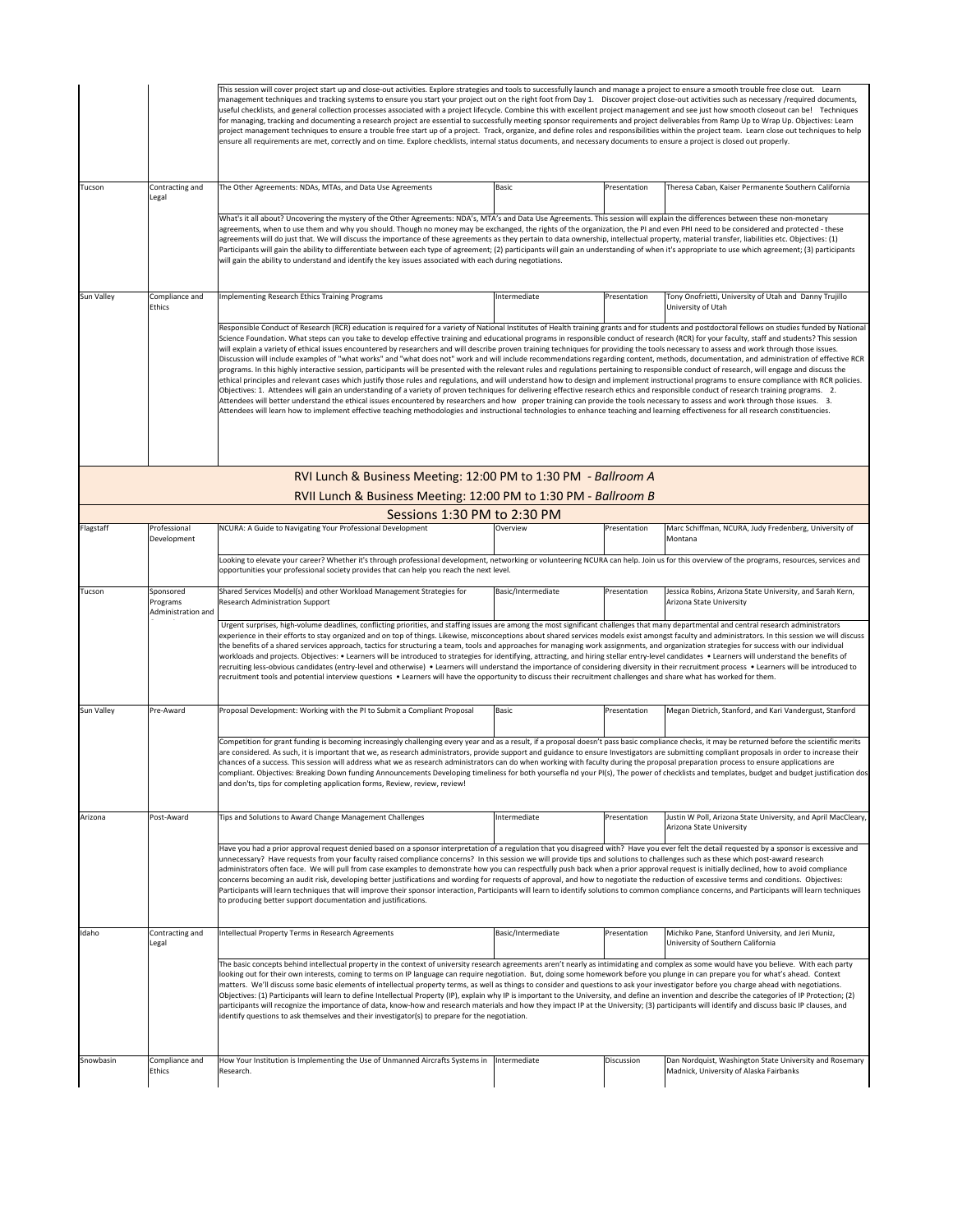|                                                                                                                                                                                                                                                                                                                                                                                                                                                                                                                                                                                                                                                                                                                                                                                                                                                                                                                                                                                                                                                                                                                                                                                                                              |                                                                                                                                                                                                                                                                                                                                                                                                                                                                                      | This discussion group will explore the challenges and opportunities associated with Unmanned Aircraft System (UAS) operations. The focus will be on how to manage UAS operations at<br>universities that do not have aviation programs to rely on for programmatic support. The discussions will also explore the issues implicated by UAS operations generally and offer suggested<br>solutions and real world examples of how various universities have eliminated, reduced, or managed the risks. While the discussions will involve detailed and precise information, the<br>overarching issues will be to discuss explain practical ways that attendees will have a usable "toolkit" of topics to take back home with them.                                                                                                                                                                                                                                                                                                                                                                                                                                                                                                                                                                    |              |              |                                                                                                                                                                        |  |  |
|------------------------------------------------------------------------------------------------------------------------------------------------------------------------------------------------------------------------------------------------------------------------------------------------------------------------------------------------------------------------------------------------------------------------------------------------------------------------------------------------------------------------------------------------------------------------------------------------------------------------------------------------------------------------------------------------------------------------------------------------------------------------------------------------------------------------------------------------------------------------------------------------------------------------------------------------------------------------------------------------------------------------------------------------------------------------------------------------------------------------------------------------------------------------------------------------------------------------------|--------------------------------------------------------------------------------------------------------------------------------------------------------------------------------------------------------------------------------------------------------------------------------------------------------------------------------------------------------------------------------------------------------------------------------------------------------------------------------------|-----------------------------------------------------------------------------------------------------------------------------------------------------------------------------------------------------------------------------------------------------------------------------------------------------------------------------------------------------------------------------------------------------------------------------------------------------------------------------------------------------------------------------------------------------------------------------------------------------------------------------------------------------------------------------------------------------------------------------------------------------------------------------------------------------------------------------------------------------------------------------------------------------------------------------------------------------------------------------------------------------------------------------------------------------------------------------------------------------------------------------------------------------------------------------------------------------------------------------------------------------------------------------------------------------|--------------|--------------|------------------------------------------------------------------------------------------------------------------------------------------------------------------------|--|--|
|                                                                                                                                                                                                                                                                                                                                                                                                                                                                                                                                                                                                                                                                                                                                                                                                                                                                                                                                                                                                                                                                                                                                                                                                                              |                                                                                                                                                                                                                                                                                                                                                                                                                                                                                      | Afternoon Refreshment Break: 2:30 PM to 2:45PM - Foyer A & B                                                                                                                                                                                                                                                                                                                                                                                                                                                                                                                                                                                                                                                                                                                                                                                                                                                                                                                                                                                                                                                                                                                                                                                                                                        |              |              |                                                                                                                                                                        |  |  |
|                                                                                                                                                                                                                                                                                                                                                                                                                                                                                                                                                                                                                                                                                                                                                                                                                                                                                                                                                                                                                                                                                                                                                                                                                              |                                                                                                                                                                                                                                                                                                                                                                                                                                                                                      | Sessions 2:45 PM to 3:45 PM                                                                                                                                                                                                                                                                                                                                                                                                                                                                                                                                                                                                                                                                                                                                                                                                                                                                                                                                                                                                                                                                                                                                                                                                                                                                         |              |              |                                                                                                                                                                        |  |  |
| Sawtooth                                                                                                                                                                                                                                                                                                                                                                                                                                                                                                                                                                                                                                                                                                                                                                                                                                                                                                                                                                                                                                                                                                                                                                                                                     | Professional<br>Development                                                                                                                                                                                                                                                                                                                                                                                                                                                          | Work/Life Balance in Research Administration                                                                                                                                                                                                                                                                                                                                                                                                                                                                                                                                                                                                                                                                                                                                                                                                                                                                                                                                                                                                                                                                                                                                                                                                                                                        | Intermediate | Discussion   | Jeri Muniz, University of Southern California, and Barbara<br>Inderwieshce, University of Southern California                                                          |  |  |
|                                                                                                                                                                                                                                                                                                                                                                                                                                                                                                                                                                                                                                                                                                                                                                                                                                                                                                                                                                                                                                                                                                                                                                                                                              |                                                                                                                                                                                                                                                                                                                                                                                                                                                                                      | Ask yourself, when was the last time you achieved AND enjoyed something at work? What about achieved AND enjoyed something with your family? Your friends? And how recently have you<br>achieved AND enjoyed something just for you? The concept of balancing work and life seems simple, but what makes it so challenging is that work-life balance means something different to<br>everyone. We all have the same amount of hours each day and as research administrators, there is plenty to do to fill up that time. So how do you achieve AND enjoy both work and life? Join<br>this discussion group to discuss strategies for a healthier, more balanced road to success; one based on the most effective ways to work and recharge. Bring your strategies and we will share<br>ours!                                                                                                                                                                                                                                                                                                                                                                                                                                                                                                        |              |              |                                                                                                                                                                        |  |  |
| Flagstaff                                                                                                                                                                                                                                                                                                                                                                                                                                                                                                                                                                                                                                                                                                                                                                                                                                                                                                                                                                                                                                                                                                                                                                                                                    | Sponsored<br>Programs<br>Administration and<br>Operations                                                                                                                                                                                                                                                                                                                                                                                                                            | Improving Grants Management, for Department Administrators and Faculty,<br>through Transparency and Availability of Information and Data                                                                                                                                                                                                                                                                                                                                                                                                                                                                                                                                                                                                                                                                                                                                                                                                                                                                                                                                                                                                                                                                                                                                                            | Intermediate | Presentation | Derek Brown, Washington State University, Jason Myers,<br>University of Washington, Dan Nordquist, Washington<br>State University, Jim Kresl, University of Washington |  |  |
| This session will introduce you to tools used to increase the transparency and accessibility of information and data in order to improve grants management processes. We will discuss how<br>decisions were made to develop the tools, why specific tools were developed, and the value of the tools to end users. There will be demonstrations of tools from the University of Washington<br>and Washington State University, with lots of opportunities to ask questions and interact. Objectives: Provide an overview of IT portals and other tools that will allow others to assess - Learn<br>how to do business capability mapping (in the context of the research lifecycle) - Better understanding of the complexity of the research lifecycle - A look at different tools and systems that can<br>be employed to support research administration. Objectives: Provide an overview of IT portals and other tools that will allow others to assess - Learn how to do business capability mapping (in<br>the context of the research lifecycle) - Better understanding of the complexity of the research lifecycle - A look at different tools and systems that can be employed to support research<br>administration. |                                                                                                                                                                                                                                                                                                                                                                                                                                                                                      |                                                                                                                                                                                                                                                                                                                                                                                                                                                                                                                                                                                                                                                                                                                                                                                                                                                                                                                                                                                                                                                                                                                                                                                                                                                                                                     |              |              |                                                                                                                                                                        |  |  |
| Snowbasin                                                                                                                                                                                                                                                                                                                                                                                                                                                                                                                                                                                                                                                                                                                                                                                                                                                                                                                                                                                                                                                                                                                                                                                                                    | Pre-Award                                                                                                                                                                                                                                                                                                                                                                                                                                                                            | The DRA: The Challenges of Being Multifaceted                                                                                                                                                                                                                                                                                                                                                                                                                                                                                                                                                                                                                                                                                                                                                                                                                                                                                                                                                                                                                                                                                                                                                                                                                                                       | Advanced     | Discussion   | Derick Jones, and Paul Lekutai, University of California,<br>Irvine                                                                                                    |  |  |
|                                                                                                                                                                                                                                                                                                                                                                                                                                                                                                                                                                                                                                                                                                                                                                                                                                                                                                                                                                                                                                                                                                                                                                                                                              | This discussion group is geared toward the departmental administrator who wears multiple hats other than research project management. Many DRA are responsible for vast aspects of their<br>departmental operational management. This discussion group will explore this complexity and identify some key challenges and hurdles associated with this multifaceted role.<br>Objectives<br>1. Identify challenge areas for the DRA<br>2. Share best practices for success for the DRA |                                                                                                                                                                                                                                                                                                                                                                                                                                                                                                                                                                                                                                                                                                                                                                                                                                                                                                                                                                                                                                                                                                                                                                                                                                                                                                     |              |              |                                                                                                                                                                        |  |  |
| Arizona                                                                                                                                                                                                                                                                                                                                                                                                                                                                                                                                                                                                                                                                                                                                                                                                                                                                                                                                                                                                                                                                                                                                                                                                                      | Post-Award                                                                                                                                                                                                                                                                                                                                                                                                                                                                           | Opportunities for Direct Charging per the Uniform Guidance                                                                                                                                                                                                                                                                                                                                                                                                                                                                                                                                                                                                                                                                                                                                                                                                                                                                                                                                                                                                                                                                                                                                                                                                                                          | Intermediate | Presentation | Anne Feuerborn, MAXIMUS Higher Education Practice, and                                                                                                                 |  |  |
|                                                                                                                                                                                                                                                                                                                                                                                                                                                                                                                                                                                                                                                                                                                                                                                                                                                                                                                                                                                                                                                                                                                                                                                                                              |                                                                                                                                                                                                                                                                                                                                                                                                                                                                                      | This session will explore the major changes in the language in the uniform guidance which allow increased opportunities for direct charging to sponsored projects. Objectives: Learn                                                                                                                                                                                                                                                                                                                                                                                                                                                                                                                                                                                                                                                                                                                                                                                                                                                                                                                                                                                                                                                                                                                |              |              | Carrie Chesbro, University of Oregon                                                                                                                                   |  |  |
|                                                                                                                                                                                                                                                                                                                                                                                                                                                                                                                                                                                                                                                                                                                                                                                                                                                                                                                                                                                                                                                                                                                                                                                                                              |                                                                                                                                                                                                                                                                                                                                                                                                                                                                                      | opportunities and risks per the direct charging guidelines of the Uniform Guidance.                                                                                                                                                                                                                                                                                                                                                                                                                                                                                                                                                                                                                                                                                                                                                                                                                                                                                                                                                                                                                                                                                                                                                                                                                 |              |              |                                                                                                                                                                        |  |  |
| Tucson                                                                                                                                                                                                                                                                                                                                                                                                                                                                                                                                                                                                                                                                                                                                                                                                                                                                                                                                                                                                                                                                                                                                                                                                                       | Contracting and<br>Legal                                                                                                                                                                                                                                                                                                                                                                                                                                                             | Globalization: Considerations When Working with a Foreign Entity on a Research   Basic/Intermediate<br>Project                                                                                                                                                                                                                                                                                                                                                                                                                                                                                                                                                                                                                                                                                                                                                                                                                                                                                                                                                                                                                                                                                                                                                                                      |              | Presentation | Caroline Jones, Stanford University                                                                                                                                    |  |  |
|                                                                                                                                                                                                                                                                                                                                                                                                                                                                                                                                                                                                                                                                                                                                                                                                                                                                                                                                                                                                                                                                                                                                                                                                                              |                                                                                                                                                                                                                                                                                                                                                                                                                                                                                      | Whether you are talking about economic growth or research administration the buzz word you hear is globalization. Working with a foreign entity will sometimes requires you, your PI, and<br>your university to consider issues that are unique to working and conducting research in an overseas environment. This session will focus on the contextual elements that should be considered<br>when drafting an agreement to a foreign entity or receiving an agreement with foreign funding. It will include a discussion of how variables such as location, scope of work, deliverables, prime<br>sponsor terms, currency, governing law, economic sanctions, export control, anti-terrorism, foreign corrupt practices, and anti-bribery could affect the contracting process and final agreement.<br>These topics should be considered in the risk analysis and may drive which terms to include in an agreement in order to mitigate the risk and protect your researcher's project.<br>Objectives: (1) Participants will be able to identify areas for special consideration in working with a variety of contracting and subcontracting scenarios with foreign entities; (2) additional factors<br>to consider and incorporate into risk analysis and suggested approaches to mitigate risk. |              |              |                                                                                                                                                                        |  |  |
| Sun Valley                                                                                                                                                                                                                                                                                                                                                                                                                                                                                                                                                                                                                                                                                                                                                                                                                                                                                                                                                                                                                                                                                                                                                                                                                   | Compliance and<br>Ethics                                                                                                                                                                                                                                                                                                                                                                                                                                                             | New Flexibility for Universities and Researchers Under the HIPAA Final Omnibus<br>Rule                                                                                                                                                                                                                                                                                                                                                                                                                                                                                                                                                                                                                                                                                                                                                                                                                                                                                                                                                                                                                                                                                                                                                                                                              | Basic        | Presentation | Andrew Mahler, University of Arizona and John Bailey, St.<br>Jude Children's Research Hospital                                                                         |  |  |
|                                                                                                                                                                                                                                                                                                                                                                                                                                                                                                                                                                                                                                                                                                                                                                                                                                                                                                                                                                                                                                                                                                                                                                                                                              |                                                                                                                                                                                                                                                                                                                                                                                                                                                                                      | Understanding the Law, Practical Considerations and Recent Case Studies. Objectives: Learn how HIPAA impacts your institution. Learn how to respond to questions and incidents. Learn how<br>to create and implement policies and procedures that help your institution avoid unnecessary risk.                                                                                                                                                                                                                                                                                                                                                                                                                                                                                                                                                                                                                                                                                                                                                                                                                                                                                                                                                                                                     |              |              |                                                                                                                                                                        |  |  |
|                                                                                                                                                                                                                                                                                                                                                                                                                                                                                                                                                                                                                                                                                                                                                                                                                                                                                                                                                                                                                                                                                                                                                                                                                              |                                                                                                                                                                                                                                                                                                                                                                                                                                                                                      | Break: 3:45 PM to 4:00 PM                                                                                                                                                                                                                                                                                                                                                                                                                                                                                                                                                                                                                                                                                                                                                                                                                                                                                                                                                                                                                                                                                                                                                                                                                                                                           |              |              |                                                                                                                                                                        |  |  |
|                                                                                                                                                                                                                                                                                                                                                                                                                                                                                                                                                                                                                                                                                                                                                                                                                                                                                                                                                                                                                                                                                                                                                                                                                              |                                                                                                                                                                                                                                                                                                                                                                                                                                                                                      | Sessions 4:00 PM to 5:00 PM                                                                                                                                                                                                                                                                                                                                                                                                                                                                                                                                                                                                                                                                                                                                                                                                                                                                                                                                                                                                                                                                                                                                                                                                                                                                         |              |              |                                                                                                                                                                        |  |  |
| Flagstaff                                                                                                                                                                                                                                                                                                                                                                                                                                                                                                                                                                                                                                                                                                                                                                                                                                                                                                                                                                                                                                                                                                                                                                                                                    | Professional<br>Development                                                                                                                                                                                                                                                                                                                                                                                                                                                          | Preparing for Promotion                                                                                                                                                                                                                                                                                                                                                                                                                                                                                                                                                                                                                                                                                                                                                                                                                                                                                                                                                                                                                                                                                                                                                                                                                                                                             | Advanced     | Presentation | Judy Fredenberg, University of Montana, Diane Barrett,<br>Navigator Management Partners, and Dan Nordquist,<br>Washington State University                             |  |  |
| The idea of moving into a position of more responsibility and authority is exciting. We'll learn new things, meet new people, and excel at new challenges and responsibilities. However, thinking<br>about being promoted can be a lot like wanting to lose weight. Many of us think about it but we don't often don't put in place the changes necessary for it to become reality.<br>Ioin seasoned research administrators for an open discussion that will include some tips and realities to consider as individuals think about preparing for promotion, such as:<br>Are there small changes I could implement to better prepare?<br>How can I make the change from a follower to a leader?<br>What does it mean to move from a micro to macro perspective?<br>Can I maintain work/life balance and handle the stress of a promotion?                                                                                                                                                                                                                                                                                                                                                                                   |                                                                                                                                                                                                                                                                                                                                                                                                                                                                                      |                                                                                                                                                                                                                                                                                                                                                                                                                                                                                                                                                                                                                                                                                                                                                                                                                                                                                                                                                                                                                                                                                                                                                                                                                                                                                                     |              |              |                                                                                                                                                                        |  |  |
| Tucson                                                                                                                                                                                                                                                                                                                                                                                                                                                                                                                                                                                                                                                                                                                                                                                                                                                                                                                                                                                                                                                                                                                                                                                                                       | Sponsored<br>Programs<br>Administration and                                                                                                                                                                                                                                                                                                                                                                                                                                          | The Money Ball Approach to Recruitment: Finding and Hiring "Diamonds in the<br>Rough"                                                                                                                                                                                                                                                                                                                                                                                                                                                                                                                                                                                                                                                                                                                                                                                                                                                                                                                                                                                                                                                                                                                                                                                                               | Basic        | Presentation | Jessica Robins, Arizona State University, and Felicity Snyder,<br>Arizona State University                                                                             |  |  |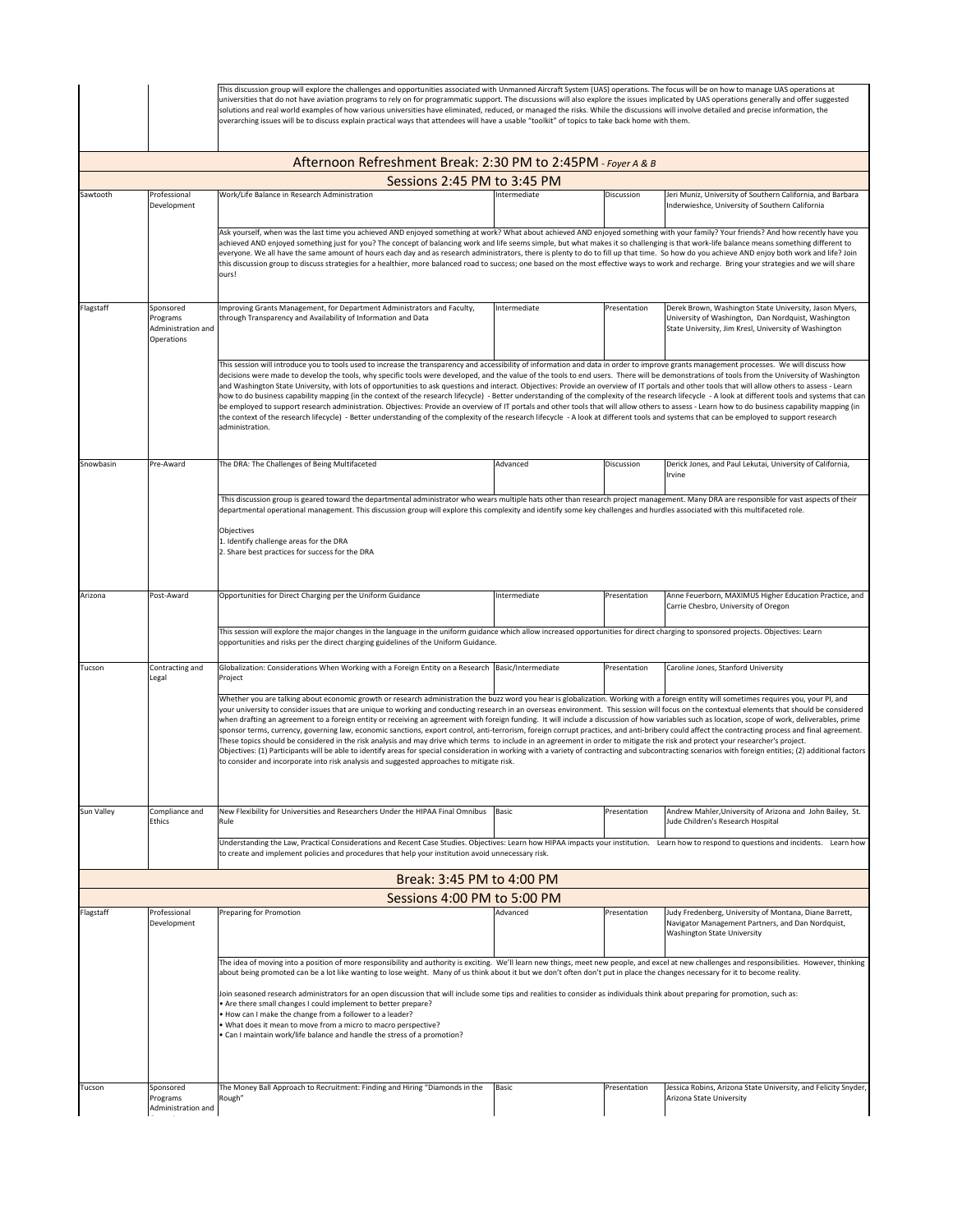|            |                                                                                                                                                                                                                                                                                                                                                                                                                                                                                                                                                                                                                                                                                                                                                                                                                                                                                                                                                                                                                                                                                                          | Vying for the obvious candidate - with flawless grades, glittering resume, and perfectly impeccable appearance - can sometimes lead to frustrations as they are scooped up by competing<br>employers, or worse, accept a position in your office only to (a) receive and accept a "better offer" shortly thereafter, or (b) bring with them a sense of entitlement and unrealistic expectations<br>of a rapid rise through the ranks. Identifying, attracting, and hiring stellar, (but less-obvious), candidates may at times be more advantageous in the long-run - creating cohesive teams and<br>bringing loyal, engaged, and innovative people into the field of research administration. In this session, we'll discuss recruiting tools, strategies, and approaches for getting a better return on our<br>investment and diversifying our community.                                                                                                                                                                                                                                                                                                                                                                                                                                                                                                                                                                                                                                                                                                                                                                                                                                                                                                                                                                                                                                                                                                                                                                                                                                                                                                                                                                                                                                                                                                                                                                                                                                                                                                                                                                                                                                                                                                                                                                                                                                                                                                                                                                        |              |              |                                                                                                                                                                       |  |  |  |
|------------|----------------------------------------------------------------------------------------------------------------------------------------------------------------------------------------------------------------------------------------------------------------------------------------------------------------------------------------------------------------------------------------------------------------------------------------------------------------------------------------------------------------------------------------------------------------------------------------------------------------------------------------------------------------------------------------------------------------------------------------------------------------------------------------------------------------------------------------------------------------------------------------------------------------------------------------------------------------------------------------------------------------------------------------------------------------------------------------------------------|------------------------------------------------------------------------------------------------------------------------------------------------------------------------------------------------------------------------------------------------------------------------------------------------------------------------------------------------------------------------------------------------------------------------------------------------------------------------------------------------------------------------------------------------------------------------------------------------------------------------------------------------------------------------------------------------------------------------------------------------------------------------------------------------------------------------------------------------------------------------------------------------------------------------------------------------------------------------------------------------------------------------------------------------------------------------------------------------------------------------------------------------------------------------------------------------------------------------------------------------------------------------------------------------------------------------------------------------------------------------------------------------------------------------------------------------------------------------------------------------------------------------------------------------------------------------------------------------------------------------------------------------------------------------------------------------------------------------------------------------------------------------------------------------------------------------------------------------------------------------------------------------------------------------------------------------------------------------------------------------------------------------------------------------------------------------------------------------------------------------------------------------------------------------------------------------------------------------------------------------------------------------------------------------------------------------------------------------------------------------------------------------------------------------------------------------------------------------------------------------------------------------------------------------------------------------------------------------------------------------------------------------------------------------------------------------------------------------------------------------------------------------------------------------------------------------------------------------------------------------------------------------------------------------------------------------------------------------------------------------------------------------------------|--------------|--------------|-----------------------------------------------------------------------------------------------------------------------------------------------------------------------|--|--|--|
| Arizona    | Pre-Award                                                                                                                                                                                                                                                                                                                                                                                                                                                                                                                                                                                                                                                                                                                                                                                                                                                                                                                                                                                                                                                                                                | Mentorship Team Development: The Essential Inclusion of the Research<br>Administrator                                                                                                                                                                                                                                                                                                                                                                                                                                                                                                                                                                                                                                                                                                                                                                                                                                                                                                                                                                                                                                                                                                                                                                                                                                                                                                                                                                                                                                                                                                                                                                                                                                                                                                                                                                                                                                                                                                                                                                                                                                                                                                                                                                                                                                                                                                                                                                                                                                                                                                                                                                                                                                                                                                                                                                                                                                                                                                                                              | Intermediate | Presentation | Rebecca M. Childs, University of Utah, and Erin E. Wachs,<br>University of Utah                                                                                       |  |  |  |
|            |                                                                                                                                                                                                                                                                                                                                                                                                                                                                                                                                                                                                                                                                                                                                                                                                                                                                                                                                                                                                                                                                                                          | It is not news that mentorship has been identified as a key component in the success and retention of faculty. What is new is including the research administrator as an essential part of the<br>mentorship team. In this session you will learn about a new mentoring model successfully piloted at an academic health center. We will explore the value of the research administrator, an<br>established component in this model, and the dynamics of defining this role. An administrator is the best resource to train the investigator at all stages in the holistic research process. They<br>maximize limited resources and reduce scientific mentor's time by training new investigators on the fundamentals needed to navigate the research processes, i.e., institutional policies, grant<br>submission, financial policies, and compliance issues. During the session we will provide examples and tools for the administrator to facilitate expansion of their role within the mentorship team.<br>Over the past 8 years, we have developed and successfully piloted a holistic institutional mentoring program to support junior faculty members engaged in clinical and translational science. The<br>program uses the mentoring matrix model (MMM) that includes five levels of mentorship: self, senior, scientific, peer, and staff. These levels of mentorship are synergistic and create a nurturing<br>environment that fosters accountability, communication, and skills development to create empowered principal investigators. A unique aspect of the MMM is the importance it places on staff<br>mentorship. Throughout a faculty's time in the program, they receive training and contextual experiences from staff on the holistic research process. By working closely with the staff, they learn<br>funding agency policies and research compliance at the local and national level. Additionally, the faculty better appreciate the time and resources required for a successful grant submission and<br>the vital roles staff can play. Building this relationship between the investigator and staff creates a stronger infrastructure that supports their long-term research and career development. The<br>goal of our session is to demonstrate how redefining the role of the research administrator as part of the mentorship team contributes, not only to a better grant proposal, but to the faculty's<br>long term development as an independent investigator. Objectives: During the workshop we will: -Provide the MMM outline and describe how it was used to redefine the staff's role from<br>service to mentorship. -Share structured curriculum samples, templates, etc. that utilizes the value of the research administrator in the mentor/training process of a researcher.-Identify<br>different approaches used to provide integrated, team based support to an early stage investigator.-Identify ways to translate and adapt the model to their institutions and programs. |              |              |                                                                                                                                                                       |  |  |  |
| Idaho      | Post-Award                                                                                                                                                                                                                                                                                                                                                                                                                                                                                                                                                                                                                                                                                                                                                                                                                                                                                                                                                                                                                                                                                               | How the Uniform Guidance has Changed the Requirements for Effort Reporting                                                                                                                                                                                                                                                                                                                                                                                                                                                                                                                                                                                                                                                                                                                                                                                                                                                                                                                                                                                                                                                                                                                                                                                                                                                                                                                                                                                                                                                                                                                                                                                                                                                                                                                                                                                                                                                                                                                                                                                                                                                                                                                                                                                                                                                                                                                                                                                                                                                                                                                                                                                                                                                                                                                                                                                                                                                                                                                                                         | Intermediate | Panel        | Mary E. Lemon, Arizona State University; Lee Pettit, Arizona<br>State University, Heather Nelson, Idaho State University,<br>and Kim Calvery, Oregon State University |  |  |  |
|            | The new Uniform guidance has removed specific examples of acceptable effort certifications, thus allowing for new perspectives in how effort reports can be facilitated. Even though new<br>mechanisms can be implemented in the procedures we use to capture this information, we must keep in mind that the compliance standards have not been reduced and must still be met. This<br>discussion will give an opportunity for us to share next steps - do we attempt to change or improve our processes now, who is venturing, and what are some potential consequences?<br>Objectives: This panel discussion will give attendees the opportunity to discuss options, problems, and solutions to accurately capture and record effort. Topics to discuss are: i. How the<br>Uniform Guidance has changed requirements for effort reporting ii. Challenges in the next steps - To change or not to change iii. Department Challenges and Perspective iv. Options for<br>revising your institutions certification v. Feedback - Options within other institutions in Effort reporting and Certifications |                                                                                                                                                                                                                                                                                                                                                                                                                                                                                                                                                                                                                                                                                                                                                                                                                                                                                                                                                                                                                                                                                                                                                                                                                                                                                                                                                                                                                                                                                                                                                                                                                                                                                                                                                                                                                                                                                                                                                                                                                                                                                                                                                                                                                                                                                                                                                                                                                                                                                                                                                                                                                                                                                                                                                                                                                                                                                                                                                                                                                                    |              |              |                                                                                                                                                                       |  |  |  |
| Snowbasin  | Contracting and<br>Legal                                                                                                                                                                                                                                                                                                                                                                                                                                                                                                                                                                                                                                                                                                                                                                                                                                                                                                                                                                                                                                                                                 | Contracting and Compliance: Central and Department Administration Working<br><b>Together for Success</b>                                                                                                                                                                                                                                                                                                                                                                                                                                                                                                                                                                                                                                                                                                                                                                                                                                                                                                                                                                                                                                                                                                                                                                                                                                                                                                                                                                                                                                                                                                                                                                                                                                                                                                                                                                                                                                                                                                                                                                                                                                                                                                                                                                                                                                                                                                                                                                                                                                                                                                                                                                                                                                                                                                                                                                                                                                                                                                                           | Intermediate | Discussion   | Nancy Lewis, University of California, Irvine, and Marci<br>Copeland, University of California, Irvine, and Jeff<br>Wojcieschowski, University of California, Irvine  |  |  |  |
|            |                                                                                                                                                                                                                                                                                                                                                                                                                                                                                                                                                                                                                                                                                                                                                                                                                                                                                                                                                                                                                                                                                                          | In this time of increased focus on compliance it is imperative that central and department staff navigate these issues with the goal of ensuring that research will move forward while maintaining<br>compliance with university and sponsor policies and procedures and applicable regulations. Depending upon the complexity of the issues presented, nuanced approaches may be needed. The<br>focus of this discussion group will be how central contracting and compliance staff work with departmental staff to navigate complex issues that arise during the contract negotiation, including<br>strategies to ensure compliance with contract terms with the ultimate goal of facilitating research. We will discuss how we work as a "team" to navigate gray areas and facilitate solutions.                                                                                                                                                                                                                                                                                                                                                                                                                                                                                                                                                                                                                                                                                                                                                                                                                                                                                                                                                                                                                                                                                                                                                                                                                                                                                                                                                                                                                                                                                                                                                                                                                                                                                                                                                                                                                                                                                                                                                                                                                                                                                                                                                                                                                                |              |              |                                                                                                                                                                       |  |  |  |
| Wyoming    | Compliance and<br>Ethics                                                                                                                                                                                                                                                                                                                                                                                                                                                                                                                                                                                                                                                                                                                                                                                                                                                                                                                                                                                                                                                                                 | A-133: Transition to Uniform Guidance                                                                                                                                                                                                                                                                                                                                                                                                                                                                                                                                                                                                                                                                                                                                                                                                                                                                                                                                                                                                                                                                                                                                                                                                                                                                                                                                                                                                                                                                                                                                                                                                                                                                                                                                                                                                                                                                                                                                                                                                                                                                                                                                                                                                                                                                                                                                                                                                                                                                                                                                                                                                                                                                                                                                                                                                                                                                                                                                                                                              | Advanced     | Presentation | John Sites, Huron Consulting, and Alison Sanders, San<br><b>Francisco State University</b>                                                                            |  |  |  |
|            |                                                                                                                                                                                                                                                                                                                                                                                                                                                                                                                                                                                                                                                                                                                                                                                                                                                                                                                                                                                                                                                                                                          | This session will summarize the impact of the Uniformed Guidance on the A-133 Single Audit Act and the associated Compliance Requirements. In addition, we will present a case study on how<br>it has been interpreted and applied during a recent A-133 Audit for FY 2015                                                                                                                                                                                                                                                                                                                                                                                                                                                                                                                                                                                                                                                                                                                                                                                                                                                                                                                                                                                                                                                                                                                                                                                                                                                                                                                                                                                                                                                                                                                                                                                                                                                                                                                                                                                                                                                                                                                                                                                                                                                                                                                                                                                                                                                                                                                                                                                                                                                                                                                                                                                                                                                                                                                                                         |              |              |                                                                                                                                                                       |  |  |  |
|            |                                                                                                                                                                                                                                                                                                                                                                                                                                                                                                                                                                                                                                                                                                                                                                                                                                                                                                                                                                                                                                                                                                          | Evening Dinner and Entertainment: 6:30 PM - 10:30 PM - Ballroom A & B                                                                                                                                                                                                                                                                                                                                                                                                                                                                                                                                                                                                                                                                                                                                                                                                                                                                                                                                                                                                                                                                                                                                                                                                                                                                                                                                                                                                                                                                                                                                                                                                                                                                                                                                                                                                                                                                                                                                                                                                                                                                                                                                                                                                                                                                                                                                                                                                                                                                                                                                                                                                                                                                                                                                                                                                                                                                                                                                                              |              |              |                                                                                                                                                                       |  |  |  |
|            |                                                                                                                                                                                                                                                                                                                                                                                                                                                                                                                                                                                                                                                                                                                                                                                                                                                                                                                                                                                                                                                                                                          | Wednesday, October 7, 2015                                                                                                                                                                                                                                                                                                                                                                                                                                                                                                                                                                                                                                                                                                                                                                                                                                                                                                                                                                                                                                                                                                                                                                                                                                                                                                                                                                                                                                                                                                                                                                                                                                                                                                                                                                                                                                                                                                                                                                                                                                                                                                                                                                                                                                                                                                                                                                                                                                                                                                                                                                                                                                                                                                                                                                                                                                                                                                                                                                                                         |              |              |                                                                                                                                                                       |  |  |  |
|            |                                                                                                                                                                                                                                                                                                                                                                                                                                                                                                                                                                                                                                                                                                                                                                                                                                                                                                                                                                                                                                                                                                          | Breakfast 7:00 AM to 8:15 AM - Ballroom A & B<br>Sessions 8:30 AM to 10:00 AM                                                                                                                                                                                                                                                                                                                                                                                                                                                                                                                                                                                                                                                                                                                                                                                                                                                                                                                                                                                                                                                                                                                                                                                                                                                                                                                                                                                                                                                                                                                                                                                                                                                                                                                                                                                                                                                                                                                                                                                                                                                                                                                                                                                                                                                                                                                                                                                                                                                                                                                                                                                                                                                                                                                                                                                                                                                                                                                                                      |              |              |                                                                                                                                                                       |  |  |  |
| Sun Valley | Professional<br>Development                                                                                                                                                                                                                                                                                                                                                                                                                                                                                                                                                                                                                                                                                                                                                                                                                                                                                                                                                                                                                                                                              | <b>Creating Dynamic Presentations</b>                                                                                                                                                                                                                                                                                                                                                                                                                                                                                                                                                                                                                                                                                                                                                                                                                                                                                                                                                                                                                                                                                                                                                                                                                                                                                                                                                                                                                                                                                                                                                                                                                                                                                                                                                                                                                                                                                                                                                                                                                                                                                                                                                                                                                                                                                                                                                                                                                                                                                                                                                                                                                                                                                                                                                                                                                                                                                                                                                                                              | Intermediate | Presentation | Tony Onofrietti, University of Utah and Danny Trujillo,<br>University of Utah                                                                                         |  |  |  |
|            |                                                                                                                                                                                                                                                                                                                                                                                                                                                                                                                                                                                                                                                                                                                                                                                                                                                                                                                                                                                                                                                                                                          | As research administration professionals, we are committed to facilitating the sharing of knowledge and information amongst and between colleagues to enhance best practices and<br>methodologies. Institutional training and educational programs are often conducted on either a formal or informal level. At the regional and national levels, NCURA relies on its members to<br>share their experiences through a wide variety of presentation formats. This session will assist participants in preparing effective power point presentations, understanding the principles of<br>adult learning, and facilitating instructional group exercises and discussion. NOTE: Use of an electronic audience response system will further engage participants and foster discussion of this<br>practical and informative topic.                                                                                                                                                                                                                                                                                                                                                                                                                                                                                                                                                                                                                                                                                                                                                                                                                                                                                                                                                                                                                                                                                                                                                                                                                                                                                                                                                                                                                                                                                                                                                                                                                                                                                                                                                                                                                                                                                                                                                                                                                                                                                                                                                                                                       |              |              |                                                                                                                                                                       |  |  |  |
| Tucson     | Sponsored<br>Programs<br>Administration and                                                                                                                                                                                                                                                                                                                                                                                                                                                                                                                                                                                                                                                                                                                                                                                                                                                                                                                                                                                                                                                              | LEAN Principles: Applications for a Research Administrative Core Office                                                                                                                                                                                                                                                                                                                                                                                                                                                                                                                                                                                                                                                                                                                                                                                                                                                                                                                                                                                                                                                                                                                                                                                                                                                                                                                                                                                                                                                                                                                                                                                                                                                                                                                                                                                                                                                                                                                                                                                                                                                                                                                                                                                                                                                                                                                                                                                                                                                                                                                                                                                                                                                                                                                                                                                                                                                                                                                                                            | Intermediate | Presentation | Kris Larrabee, University of Utah; Sandy Drollinger,<br>University of Utah                                                                                            |  |  |  |
|            |                                                                                                                                                                                                                                                                                                                                                                                                                                                                                                                                                                                                                                                                                                                                                                                                                                                                                                                                                                                                                                                                                                          | LEAN principles when defined in simple terms means creating more value for customers with fewer resources. Ideas to consider when applying LEAN concepts to a research administrative core<br>office:                                                                                                                                                                                                                                                                                                                                                                                                                                                                                                                                                                                                                                                                                                                                                                                                                                                                                                                                                                                                                                                                                                                                                                                                                                                                                                                                                                                                                                                                                                                                                                                                                                                                                                                                                                                                                                                                                                                                                                                                                                                                                                                                                                                                                                                                                                                                                                                                                                                                                                                                                                                                                                                                                                                                                                                                                              |              |              |                                                                                                                                                                       |  |  |  |
| Flagstaff  | Post-Award                                                                                                                                                                                                                                                                                                                                                                                                                                                                                                                                                                                                                                                                                                                                                                                                                                                                                                                                                                                                                                                                                               | Post-Award Process Improvement: There are No Losers                                                                                                                                                                                                                                                                                                                                                                                                                                                                                                                                                                                                                                                                                                                                                                                                                                                                                                                                                                                                                                                                                                                                                                                                                                                                                                                                                                                                                                                                                                                                                                                                                                                                                                                                                                                                                                                                                                                                                                                                                                                                                                                                                                                                                                                                                                                                                                                                                                                                                                                                                                                                                                                                                                                                                                                                                                                                                                                                                                                | Advanced     | Presentation | Rick Blair, University of California, San Francisco, and Mary<br>Catherine (MC) Gaisbauer, University of California, San<br>Francisco                                 |  |  |  |